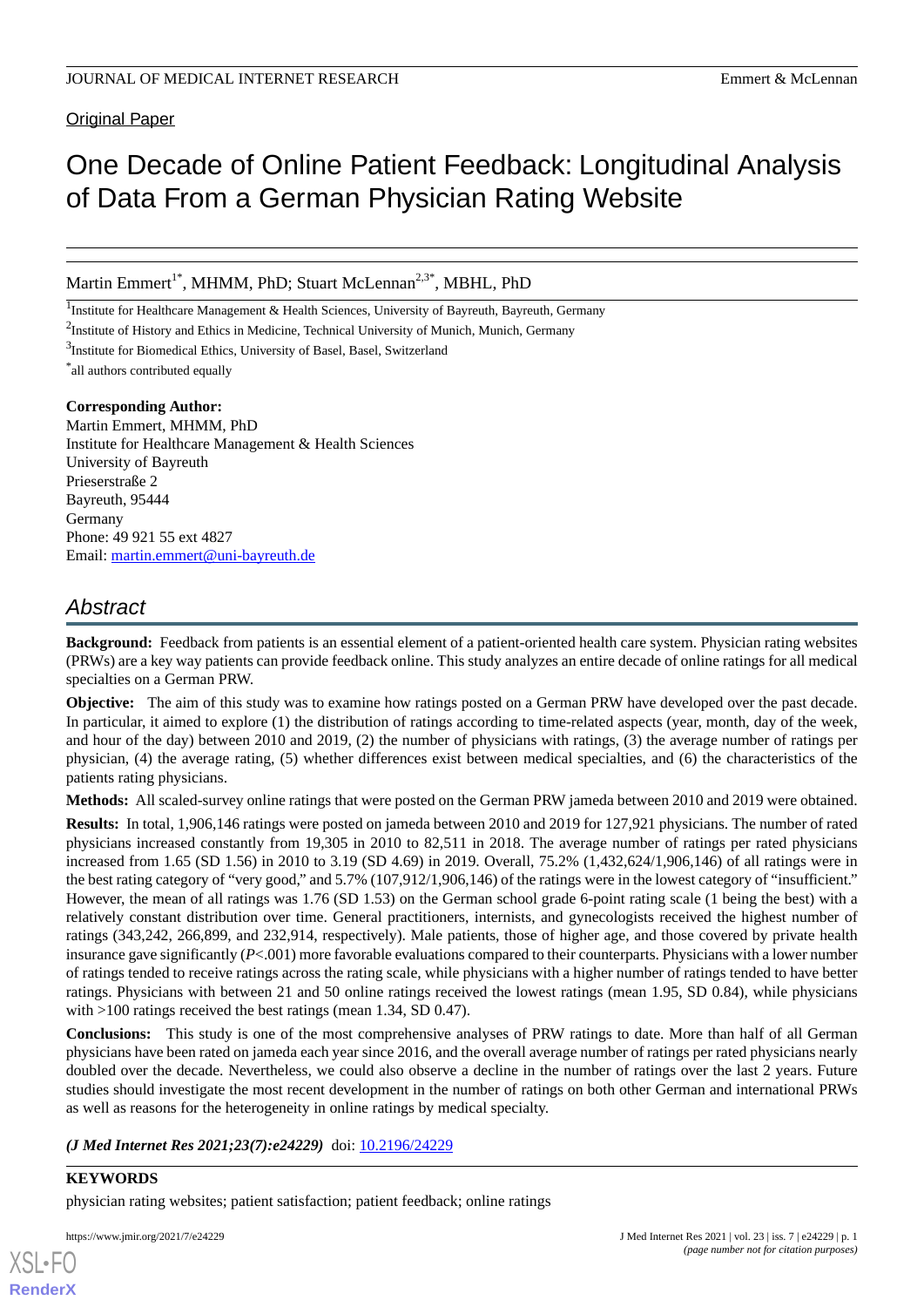# *Introduction*

Feedback from patients is an essential element of a patient-oriented health care system [[1\]](#page-13-0). Patients' views and opinions on the care they have experienced can help health care organizations and professionals identify areas that need to be improved and can also help other patients with decision making when choosing where to receive health care [\[2](#page-13-1)]. Health care organizations and professionals can gather patient feedback in a variety of ways, including by conducting patient surveys, audits, interviews, focus groups, and deliberative events [[3\]](#page-13-2). Patients have also always been able to actively share their views and opinions about the care they received with family and friends or with health care organizations and professionals via unsolicited comments or complaints. However, patients increasingly also have the ability to share their views and opinions on the internet and social media [[4-](#page-13-3)[7](#page-13-4)].

Physician rating websites (PRWs) are one of the key opportunities for patients to provide feedback online [[4](#page-13-3)[,7](#page-13-4)]. A systematic search of PRWs in 2018 identified 143 websites from 12 countries; however, the majority of websites were commercially operated in the United States and Germany [[8\]](#page-13-5). Previous research involving PRW ratings in Germany and other countries has highlighted some common themes, including incomplete lists of physicians, a low number of physicians rated, a low number of ratings per physician that are overwhelmingly positive, and unstructured and different rating systems, which has raised concerns about the representativeness, validity, and usefulness of feedback on PRWs [[7](#page-13-4)[,9](#page-13-6)-[30\]](#page-14-0). Medical associations have also often expressed strong opposition to PRWs, concerned that they will be used for doctorbashing or defamation [\[31](#page-14-1),[32\]](#page-14-2). Countries have different legal frameworks with regards to data protection, and previous research suggests that restrictive legal environments (eg, Switzerland) may be having an impact of the types of ratings on PRWs [[28](#page-14-3)[,29](#page-14-4)]. However, the legal basis for PRWs in Germany is reasonably liberal and well established. The Federal Court of Justice of Germany confirmed in 2014 the permissibility of ratings on the basis of the right to freedom of expression and that the anonymity of raters can only be lifted in exceptional cases [\[33](#page-14-5)[,34](#page-14-6)]. Research also indicates that PRWs in Germany are having some success in influencing patient decision making and quality improvement [[17](#page-14-7)[,35](#page-14-8)].

However, most studies examining PRWs ratings have typically focused on a certain year (eg, [\[13](#page-13-7),[18,](#page-14-9)[21](#page-14-10)]), a certain medical specialty (eg, [[22,](#page-14-11)[23,](#page-14-12)[36](#page-14-13)[-40](#page-15-0)]), certain cities or regions (eg, [[14](#page-13-8)[,26](#page-14-14),[41\]](#page-15-1)), or with a (more or less) randomly selected sample of physicians or ratings (eg, [\[14](#page-13-8)[,21](#page-14-10)[,26](#page-14-14)[,36](#page-14-13),[41](#page-15-1)]). There is therefore a need for a more comprehensive examination of PRW ratings, to reveal a more generalizable view of ratings and allow trends in rating habits to be identified. As far as we are aware, only 2 studies from the United States [[13\]](#page-13-7) and Canada [\[27](#page-14-15)] have presented such findings.

This study takes a different approach from most previous studies and analyzes an entire decade of online ratings for all medical specialties on the German PRW, jameda [\[14](#page-13-8),[21](#page-14-10)[,26](#page-14-14),[42\]](#page-15-2) (Please note that the data are not publicly available but may be provided from the provider of the website for research purposes upon

 $XS$ -FO **[RenderX](http://www.renderx.com/)**

request.). Jameda was founded in 2007 and since 2016, has been a wholly owned subsidiary of Burda Digital GmbH. The commercial website provides users with a categorized search function to find suitable physicians, the ability to make appointments with physicians online, the possibility to have video consultations with physicians, an encyclopedia with information from experts on health topics, and an opportunity to rate physicians on a predefined grading system or leave narrative comments. In Germany, a total of 25 PRWs have been identified [\[8](#page-13-5)]; however, previous research has indicated that jameda is the German PRW with the highest public awareness, usage, and number of ratings given [[4,](#page-13-3)[14](#page-13-8),[26\]](#page-14-14).

The aim of this study was to examine how ratings posted on the German PRW jameda have developed over the past decade. In particular, it aimed to explore (1) the distribution of ratings according to time-related aspects (year, month, day of the week, and hour of the day) between 2010 and 2019, (2) the number of physicians with ratings, (3) the average number of ratings per physician, (4) the average rating, (5) whether differences exist between medical specialties, and (6) the characteristics of the patients rating physicians.

# *Methods*

### **Overview**

All scaled-survey online ratings that were posted on jameda between 2010 and 2019 were provided by jameda. Ratings on jameda are given according to the 6-point grading system used in German schools (1=very good, 2=good, 3=satisfactory, 4=fair, 5=deficient, and 6=insufficient)  $[24]$  $[24]$ , in relation to 5 questions: (1) satisfaction with the treatment provided by the physician, (2) the physician's explanation about the illness and treatment, (3) the relationship of trust with the physician, (4) the time the physician spent with the patient, and (5) friendliness of the physician. Additionally, a mean score ("overall performance") is calculated based on the results for  $Q1$  to  $Q5$  [[24\]](#page-14-16). The data also contained the physician's year of birth and medical specialty, as well as the rating patient's gender, age, and health insurance status.

#### **Statistical Analysis**

Descriptive statistics included means and SDs for continuous variables as well as numbers and percentages for categorical variables. To analyze whether differences existed between 2 groups, the Mann-Whitney *U* test was used for continuous nonparametric variables, and the Kruskal-Wallis test was applied to determine differences between more than 2 groups. The Shapiro-Wilk test was used to examine the normality of the data distribution. Cohen *d* was calculated to measure the magnitude of the effect size by comparing the standardized difference between the means of 2 groups. All statistical analyses were conducted using SPSS version 22.0 (IBM Corp, Armonk, NY). Differences were considered to be significant if *P*<.05 and highly significant if *P*<.001.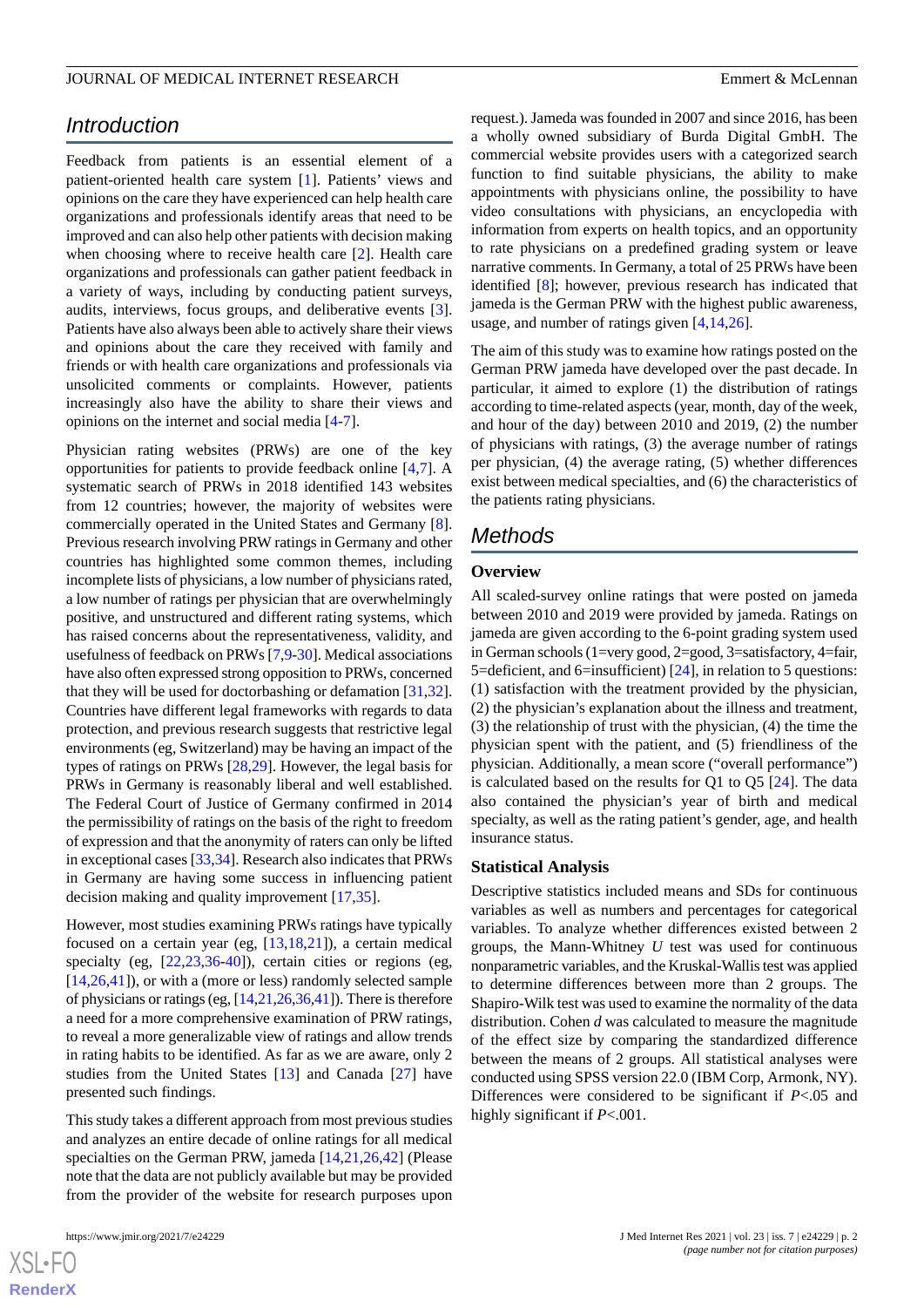#### JOURNAL OF MEDICAL INTERNET RESEARCH EMPLOYEER FOR THE SERVICE OF MELL AND LETTER OF MELL AND LETTER SERVICE OF THE SERVICE OF THE SERVICE OF THE SERVICE OF THE SERVICE OF THE SERVICE OF THE SERVICE OF THE SERVICE OF THE S

# *Results*

### **Distribution of Ratings and Mean Ratings**

In total, 1,906,146 ratings were posted on jameda between 2010 and 2019 (see [Table 1](#page-3-0)). The highest proportions of ratings were left in 2017 (293,744/1,906,146, 15.41%) and 2018 (292,721/1,906,146, 15.36%). In 2019, there was a decline in the number of ratings (232,739/1,906,146, 12.21%) in comparison with the previous years. Ratings were distributed throughout the months of the year relatively equally (minimum in December: 143,620/1,906,146, 7.53%; maximum in March: 173,865/1,906,146, 9.12%), but more variation was found by day of the week (minimum on Saturdays: 123,024/1,906,146,

6.45%; maximum on Tuesdays: 356,128/1,906,146, 18.68%) and by hour of the day (minimum during 3-4 am: 4659/1,906,146, 0.24%; maximum during 11-12 am: 152,606/1,906,146, 8.00%). Likewise, the mean ratings were relatively similar across years (minimum in 2019: mean 1.71, SD 1.52; maximum in 2013: mean 1.83, SD 1.56), months (minimum in January: mean 1.73, SD 1.49; maximum in August: mean 1.77, SD 1.54), and days (minimum on Sunday: mean 1.68, SD 1.45; maximum on Monday: mean 1.78, SD 1.54). However, more variation could be seen by hour of the day (minimum during 7-8 am: mean 1.67, SD 1.43; maximum during 2-3 am and 3-4 am: mean 2.05, SD 1.75 and mean 2.05, SD 1.72, respectively).

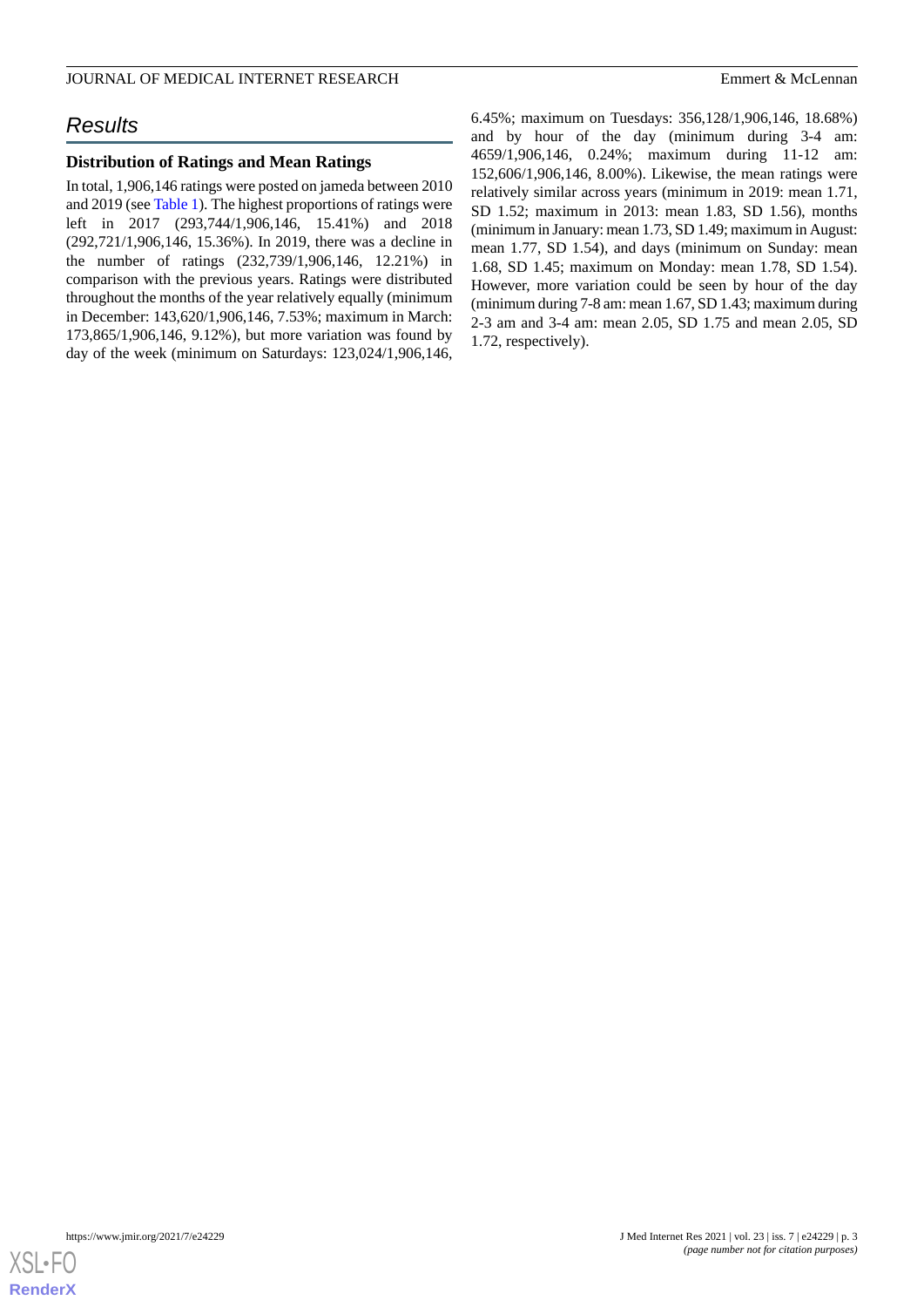<span id="page-3-0"></span>Table 1. Distribution of ratings (N=1,906,146) and mean ratings.

|      | Timeframe       | Ratings, n (%)  | Mean rating, mean (SD) |
|------|-----------------|-----------------|------------------------|
| Year |                 |                 |                        |
|      | 2010            | 31,908 (1.67)   | 1.73(1.42)             |
|      | 2011            | 61,726 (3.23)   | 1.74(1.44)             |
|      | 2012            | 98,041 (5.14)   | 1.77(1.50)             |
|      | 2013            | 154,119 (8.08)  | 1.83(1.56)             |
|      | 2014            | 219,319 (11.51) | 1.81 (1.54)            |
|      | 2015            | 237,354 (12.45) | 1.79(1.54)             |
|      | 2016            | 284,475 (14.92) | 1.71(1.48)             |
|      | 2017            | 293,744 (15.41) | 1.73(1.52)             |
|      | 2018            | 292,721 (15.36) | 1.78(1.57)             |
|      | 2019            | 232,739 (12.21) | 1.71(1.52)             |
|      | Month           |                 |                        |
|      | January         | 170,699 (9.00)  | 1.73 (1.49)            |
|      | February        | 167,728 (8.80)  | 1.77(1.53)             |
|      | March           | 173,865 (9.11)  | 1.77(1.53)             |
|      | April           | 151,098 (7.93)  | 1.77(1.53)             |
|      | May             | 152,995 (8.02)  | 1.76(1.53)             |
|      | June            | 147,422 (7.73)  | 1.76(1.53)             |
|      | July            | 160,596 (8.43)  | 1.77(1.53)             |
|      | August          | 151,544 (7.95)  | 1.77(1.54)             |
|      | September       | 155,261 (8.15)  | 1.75(1.52)             |
|      | October         | 161,630 (8.48)  | 1.77(1.53)             |
|      | November        | 169,688 (8.90)  | 1.75(1.52)             |
|      | December        | 143,620 (7.53)  | 1.73(1.51)             |
|      | Day of the week |                 |                        |
|      | Monday          | 342,025 (17.94) | 1.78(1.54)             |
|      | Tuesday         | 356,128 (18.68) | 1.78(1.54)             |
|      | Wednesday       | 329,457 (17.28) | 1.75(1.52)             |
|      | Thursday        | 337,364 (17.70) | 1.76(1.53)             |
|      | Friday          | 267,234 (14.02) | 1.77(1.54)             |
|      | Saturday        | 123,024 (6.45)  | 1.74(1.52)             |
|      | Sunday          | 150,914 (7.91)  | 1.68(1.45)             |
|      | Hour of the day |                 |                        |
|      | $0 - 1$         | 23,689 (1.24)   | 1.96(1.68)             |
|      | $1-2$           | 11,852(0.62)    | 2.00(1.71)             |
|      | $2 - 3$         | 6686 (0.35)     | 2.05(1.75)             |
|      | $3-4$           | 4659 (0.24)     | 2.05(1.72)             |
|      | $4 - 5$         | 5151 (0.27)     | 1.98(1.70)             |
|      | $5-6$           | 9681 (0.51)     | 1.82(1.57)             |
|      | $6 - 7$         | 22,818 (1.20)   | 1.70(1.47)             |
|      | $7 - 8$         | 51,225 (2.69)   | 1.67(1.43)             |
|      | $8-9$           | 90,270 (4.74)   | 1.71(1.47)             |

[XSL](http://www.w3.org/Style/XSL)•FO **[RenderX](http://www.renderx.com/)**

https://www.jmir.org/2021/7/e24229 J Med Internet Res 2021 | vol. 23 | iss. 7 | e24229 | p. 4 *(page number not for citation purposes)*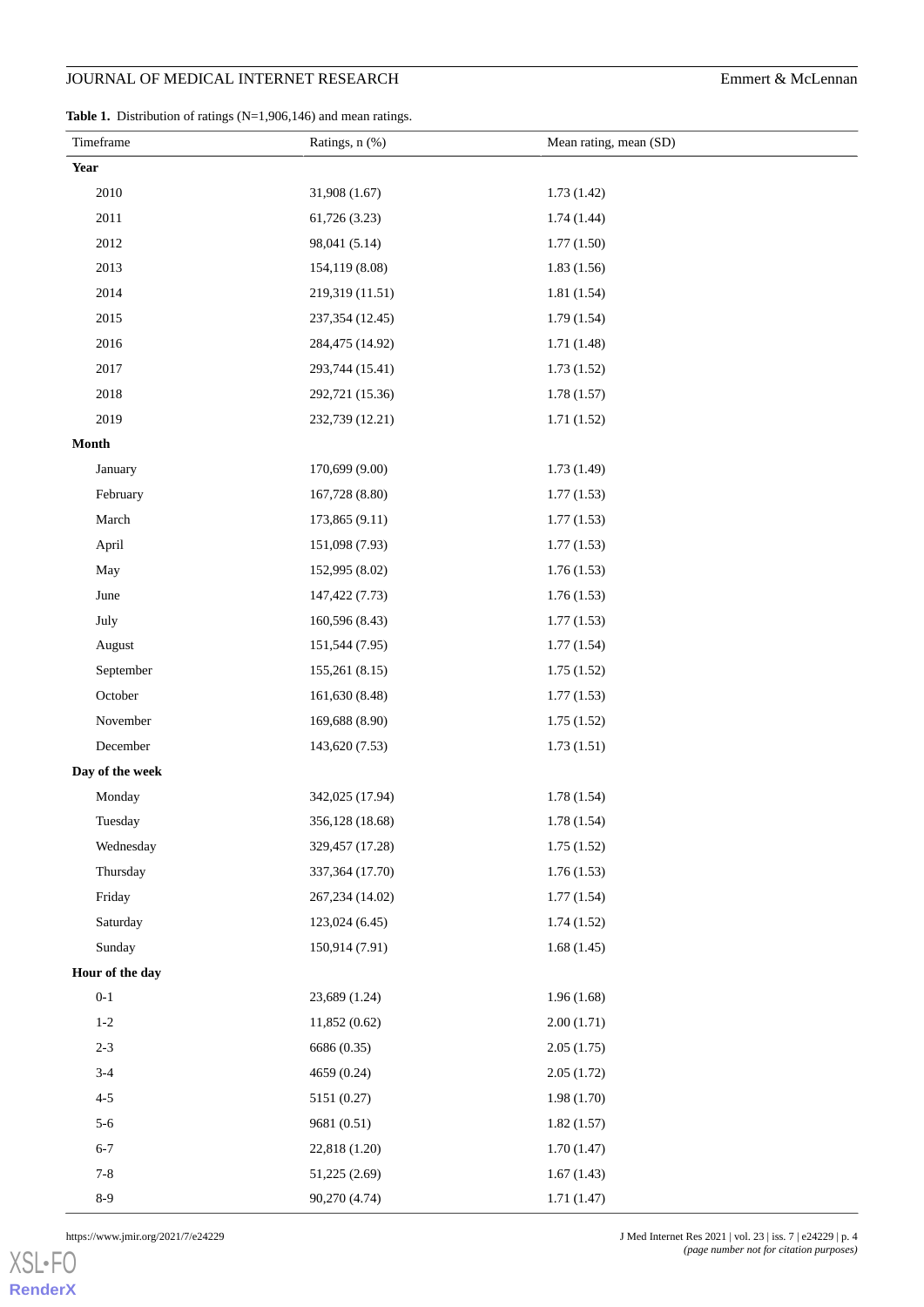#### JOURNAL OF MEDICAL INTERNET RESEARCH EMPLOYEER FOR THE SERVICE OF MELL EMPLOYEERS EMPLOYEER

| Timeframe | Ratings, n (%) | Mean rating, mean (SD) |
|-----------|----------------|------------------------|
| $9 - 10$  | 122,461 (6.42) | 1.74(1.50)             |
| $10 - 11$ | 144,834 (7.60) | 1.75(1.51)             |
| $11 - 12$ | 152,606 (8.01) | 1.77(1.53)             |
| $12-13$   | 143,618 (7.53) | 1.78(1.54)             |
| $13 - 14$ | 136,245(7.15)  | 1.76(1.53)             |
| $14 - 15$ | 129,596 (6.80) | 1.74(1.50)             |
| $15 - 16$ | 121,427 (6.37) | 1.75(1.52)             |
| $16-17$   | 116,451(6.11)  | 1.76(1.53)             |
| $17 - 18$ | 111,075(5.83)  | 1.77(1.54)             |
| 18-19     | 101,968 (5.35) | 1.75(1.53)             |
| $19-20$   | 98,494 (5.17)  | 1.73(1.52)             |
| $20 - 21$ | 95,222 (5.00)  | 1.72(1.51)             |
| $21-22$   | 89,447 (4.69)  | 1.73(1.51)             |
| $22 - 23$ | 71,515 (3.75)  | 1.78(1.54)             |
| $23 - 24$ | 45,156 (2.37)  | 1.85(1.60)             |

## **Number of Rated Physicians and Ratings Per Rated Physician**

Between 2010 and 2019, a total of 127,921 physicians were rated on jameda (see [Table 2\)](#page-5-0). The number of rated physicians increased constantly from 19,305 in 2010 to 82,511 in 2018. In 2019, the number of rated physicians decreased to 73,071 rated physicians. The number of ratings that rated physicians received demonstrated an increasing trend. In 2010, 66.94% (12,923/19,305) of all rated physicians were rated only once, 30.88% (5961/19,305) were rated 2-5 times, 1.71% (330/19,305) were rated 6-10 times, and 0.47% (91/19,305) were rated 11-50 times. In 2019, 40.84% (29,843/73,071) of all rated physicians were rated only once, 46.89% (34,262/73,071) were rated 2-5 times, 8.21% (5998/73,071) were rated 6-10 times, 3.93% (2875/73,071) were rated 11-50 times, and 0.13% (93/73,071) were rated more than 50 times. Over the entire decade, 11.43% (14,625/127,921) of all rated physicians were rated once, and 4.23% (5413/127,921) were rated more than 50 times. Please

note that the overall numbers cannot be summed up here. For example, one physician received 1 rating in 2010, 3 ratings in 2011, 5 ratings in 2013, 1 rating in 2015, 11 ratings in 2015, 23 ratings in 2017, and 19 ratings in 2019. In sum, this physician was rated 63 times and would be assigned to the category "≥51 Ratings." Similarly, the overall average number of ratings per rated physician increased from 1.65 (SD 1.56) in 2010 to 3.19 (SD 4.69) in 2019. Comparing the number of ratings and rated physicians with the total number of physicians in the German outpatient sector [\[43](#page-15-3)], in 2010, 13.64% (19,305/141,461) of all physicians had been rated on jameda, 21.93% (31,335/142,855) in 2011, 29.22% (42,089/144,058) in 2012, 36.36% (53,065/145,933) in 2013, 42.71% (63,182/147,948) in 2014, 45.56% (68,392/150,106) in 2015, 50.51% (76,773/151,989) in 2016, 51.69% (79,799/154,369) in 2017, and 52.46% (82,511/157,288) in 2018 (see also [Multimedia Appendix 1\)](#page-13-9). Thus, more than half of all German physicians have been rated online on jameda each year in Germany since 2016.

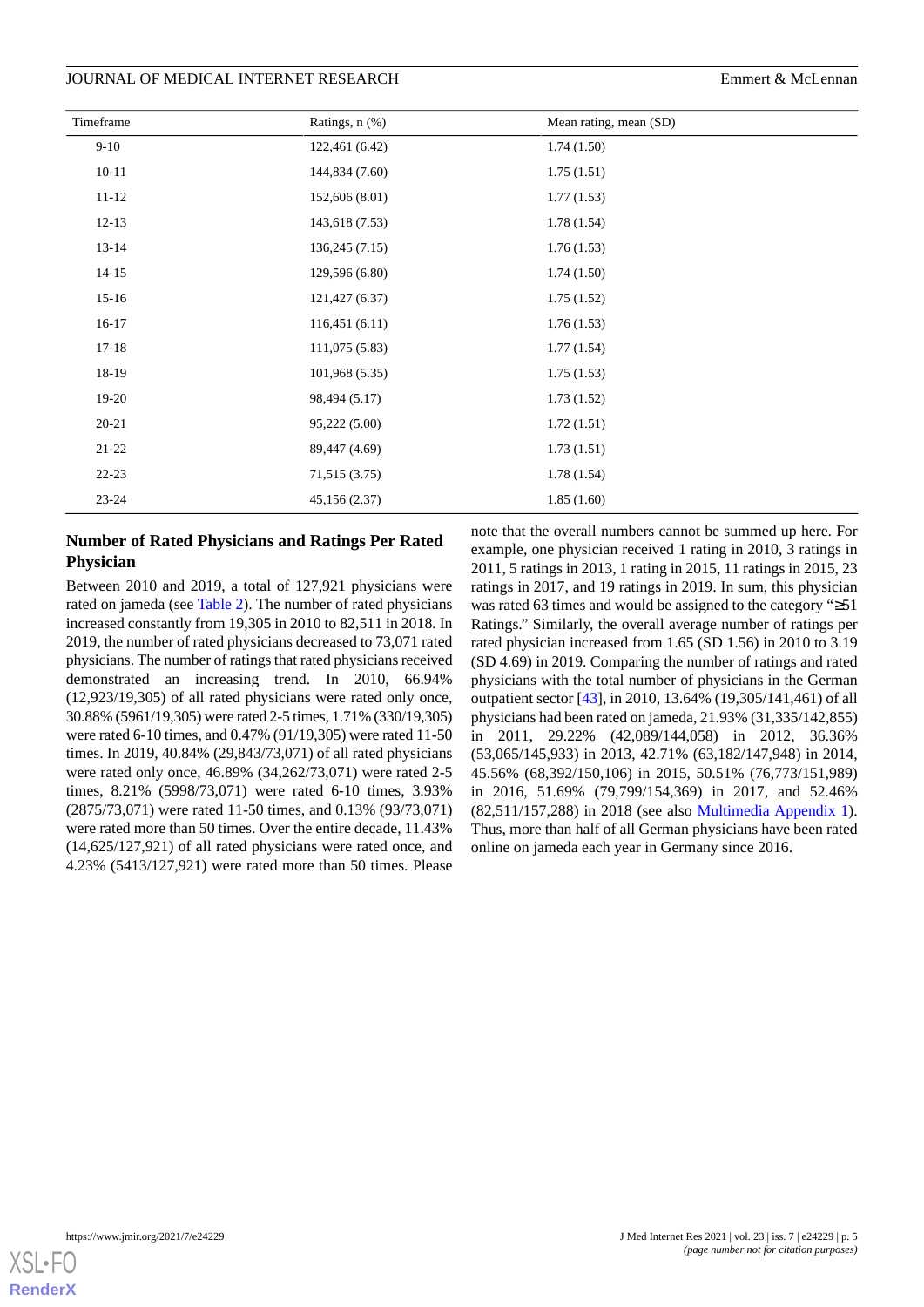### JOURNAL OF MEDICAL INTERNET RESEARCH EMPIRICAL SERVICE SERVICE SERVICE SERVICE SERVICE SERVICE SERVICE SERVICE SERVICE SERVICE SERVICE SERVICE SERVICE SERVICE SERVICE SERVICE SERVICE SERVICE SERVICE SERVICE SERVICE SERVICE

<span id="page-5-0"></span>**Table 2.** Overall ratings on jameda between 2010 and 2019.

| Ratings                                                       | Year                                  |                      |                      |                      |                      |                      |                      |                      |                      |                      |                   |  |
|---------------------------------------------------------------|---------------------------------------|----------------------|----------------------|----------------------|----------------------|----------------------|----------------------|----------------------|----------------------|----------------------|-------------------|--|
|                                                               | 2010<br>$(n=19,305)$                  | 2011<br>$(n=31,336)$ | 2012<br>$(n=42,089)$ | 2013<br>$(n=53,065)$ | 2014<br>$(n=63,182)$ | 2015<br>$(n=68,392)$ | 2016<br>$(n=76,773)$ | 2017<br>$(n=79,799)$ | 2018<br>$(n=82,511)$ | 2019<br>$(n=73,071)$ |                   |  |
| Overall number and percentage of rated physicians, $n$ $(\%)$ |                                       |                      |                      |                      |                      |                      |                      |                      |                      |                      |                   |  |
| 1 rating                                                      | 12,923<br>(66.94)                     | 18,256<br>(58.26)    | 21,133<br>(50.21)    | 22,177<br>(41.79)    | 22,229<br>(35.18)    | 24,512<br>(35.84)    | 25,859<br>(33.68)    | 26,810<br>(33.60)    | 28,971<br>(35.11)    | 29,843<br>(40.84)    | 14,625<br>(11.43) |  |
| 2-5 ratings                                                   | 5961<br>(30.88)                       | 11,877<br>(37.90)    | 18,389<br>(43.69)    | 25,321<br>(47.71)    | 31,422<br>(49.73)    | 33,751<br>(49.35)    | 38,263<br>(49.84)    | 39,808<br>(49.89)    | 40,602<br>(49.21)    | 34,262<br>(46.89)    | 31,507<br>(24.63) |  |
| $6-10$ rat-<br>ings                                           | 330<br>(1.71)                         | 933<br>(2.98)        | 1936<br>(4.60)       | 4085<br>(7.70)       | 6755<br>(10.69)      | 7061<br>(10.32)      | 8710<br>(11.35)      | 9099<br>(11.40)      | 9007<br>(10.92)      | 5998<br>(8.21)       | 26,285<br>(20.55) |  |
| 11-50 rat-<br>ings                                            | 91 (0.47)                             | 259<br>(0.83)        | 604<br>(1.44)        | 1424<br>(2.68)       | 2683<br>(4.25)       | 2954<br>(4.32)       | 3787<br>(4.93)       | 3933<br>(4.93)       | 3801<br>(4.61)       | 2875<br>(3.93)       | 50,091<br>(39.16) |  |
| $\geq$ 51 ratings                                             | 0(0.00)                               | 11(0.00)             | 27(0.01)             | 58 (0.11)            | 93 (0.15)            | 114<br>(0.12)        | 154<br>(0.20)        | 149<br>(0.19)        | 130<br>(0.16)        | 93 (0.13)            | 5413<br>(4.23)    |  |
| Percentage of<br>rated physi-<br>cians, $\%$ (N)              | 13.64<br>(141, 461)                   | 21.93<br>(142, 855)  | 29.22<br>(144, 058)  | 36.36<br>(145, 933)  | 42.71<br>(147, 948)  | 45.56<br>(150, 106)  | 50.51<br>(151,989)   | 51.69<br>(154, 369)  | 52.46<br>(157, 288)  | $N/A^a$              | $\_^{\rm b}$      |  |
|                                                               | Number of ratings per rated physician |                      |                      |                      |                      |                      |                      |                      |                      |                      |                   |  |
| Mean $(SD)$                                                   | 1.65<br>(1.56)                        | 1.97<br>(2.51)       | 2.33<br>(3.22)       | 2.90<br>(4.05)       | 3.47<br>(4.84)       | 3.47<br>(4.95)       | 3.71<br>(5.43)       | 3.68<br>(5.09)       | 3.55<br>(4.92)       | 3.19<br>(4.69)       | 14.90<br>(24.04)  |  |
| Maximum                                                       | 39                                    | 137                  | 151                  | 149                  | 165                  | 154                  | 197                  | 143                  | 215                  | 148                  | 943               |  |

 $\rm{a}N/A$ : not available.

b<sub>Not applicable.</sub>

### **Rating Evaluations**

Of the 1,906,146 ratings posted between 2010 and 2019, 75.16% (1,432,624/1,906,146) of all ratings were in the best rating category of "very good," and 5.66% (107,912/1,906,146) of the ratings were in the lowest category of "insufficient" (see [Table](#page-6-0) [3\)](#page-6-0). Furthermore, the percentage of ratings on both ends of the rating scale increased over time, from 71.95% (2010) to 78.17% (2019) for very positive ratings and from 3.91% (2010) to 6.12% (2019) for very negative ratings. However, the overall average rating remained relatively constant. The average rating was 1.73 (SD 1.42) in 2010 and 1.71 (SD 1.52) in 2019, with an overall average of 1.76 (SD 1.53).

With regards to the correlation between the average rating of a rated physician and the number of ratings per physician, physicians with a lower number of ratings tended to receive ratings across the rating scale, while physicians with a higher number of ratings tended to have better ratings (see [Figure 1\)](#page-6-1). Physicians with a single rating had a mean rating of 1.58 (SD 1.28). Afterwards, mean ratings get worse with increasing number of ratings. Physicians with between 21 and 50 online ratings received the worst ratings (mean 1.95, SD 0.84). Mean ratings then improve, with physicians having 51-100 ratings receiving a mean rating of 1.79 (SD 0.86) and physicians with more than 100 ratings receiving the best ratings (mean 1.34, SD 0.47; see [Table 4](#page-7-0)).

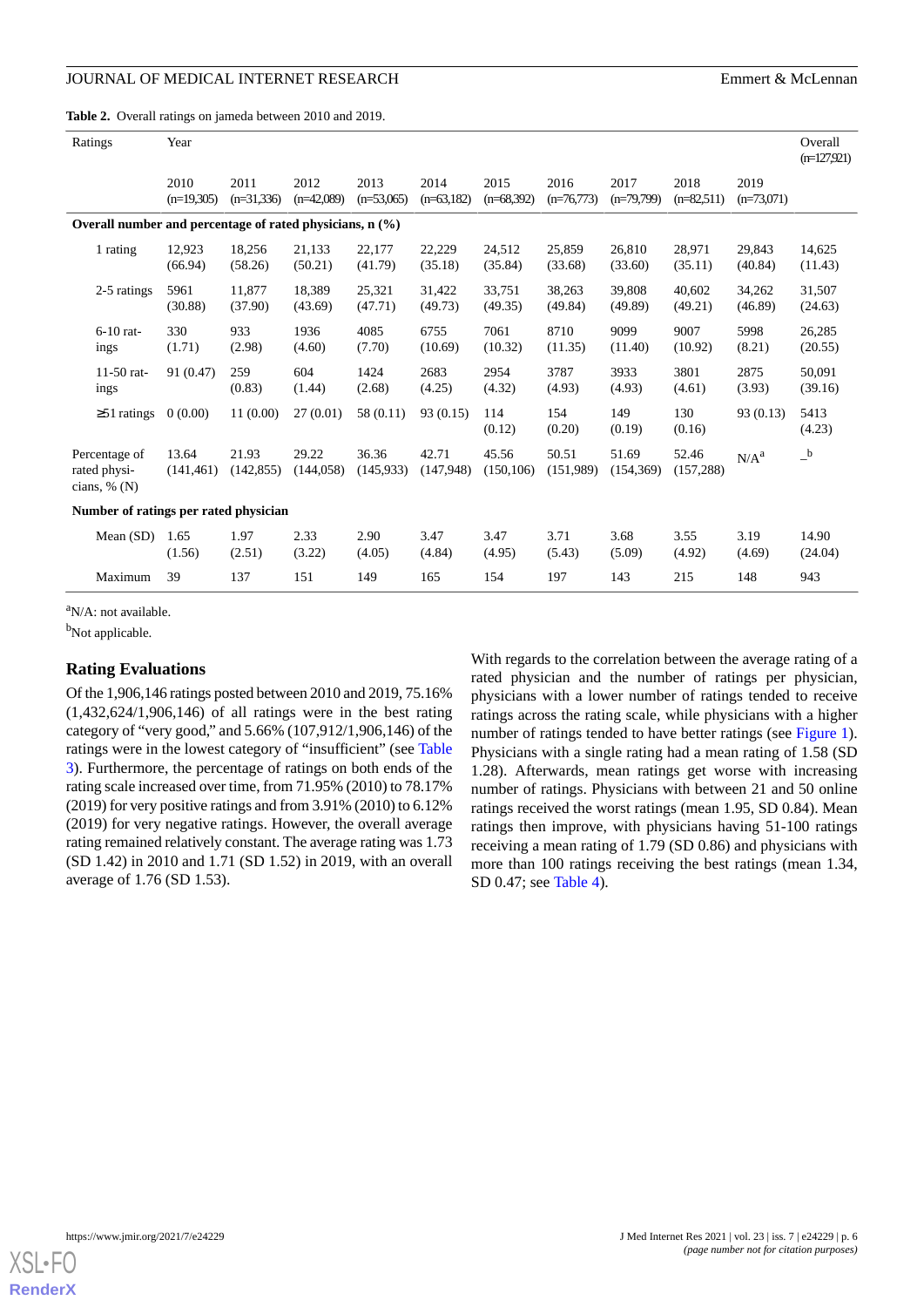<span id="page-6-0"></span>**Table 3.** Overall rating evaluations on jameda between 2010 and 2019.

| Overall rating<br>evaluation                        | Year                 |                      |                      |                       |                       |                       |                       |                       |                       |                       | Overall<br>$(n=1,906146)$ |  |
|-----------------------------------------------------|----------------------|----------------------|----------------------|-----------------------|-----------------------|-----------------------|-----------------------|-----------------------|-----------------------|-----------------------|---------------------------|--|
|                                                     | 2010<br>$(n=31,908)$ | 2011<br>$(n=61,726)$ | 2012<br>$(n=98,041)$ | 2013<br>$(n=154,119)$ | 2014<br>$(n=219,319)$ | 2015<br>$(n=237,354)$ | 2016<br>$(n=284,475)$ | 2017<br>$(n=293,744)$ | 2018<br>$(n=292,721)$ | 2019<br>$(n=232,729)$ |                           |  |
| Rating based on the 6-point grading system, $n$ (%) |                      |                      |                      |                       |                       |                       |                       |                       |                       |                       |                           |  |
| $1 = \nvert \nvert$                                 | 22,957               | 44,952               | 72,066               | 111.043               | 160,263               | 175.416               | 217,533               | 224,527               | 221,951               | 181.916               | 1,432,624                 |  |
| good                                                | (71.95)              | (72.83)              | (73.51)              | (72.05)               | (73.07)               | (73.90)               | (76.47)               | (76.44)               | (75.82)               | (78.17)               | (75.16)                   |  |
| $2 = good$                                          | 3406                 | 5783                 | 7889                 | 12,113                | 16,651                | 17,328                | 19,383                | 18,489                | 17,205                | 12,203                | 130,450                   |  |
|                                                     | (10.67)              | (9.37)               | (8.05)               | (7.86)                | (7.59)                | (7.30)                | (6.81)                | (6.29)                | (5.88)                | (5.24)                | (6.84)                    |  |
| $3 = satisfac-$                                     | 1036                 | 2007                 | 2920                 | 4766                  | 6200                  | 6321                  | 6655                  | 6848                  | 6665                  | 4491                  | 47,909                    |  |
| tory                                                | (3.25)               | (3.25)               | (2.98)               | (3.09)                | (2.83)                | (2.66)                | (2.34)                | (2.33)                | (2.28)                | (1.93)                | (2.51)                    |  |
| $4 = fair$                                          | 1312                 | 2635                 | 4082                 | 6631                  | 9073                  | 9444                  | 9545                  | 9678                  | 10,021                | 7056                  | 69,477                    |  |
|                                                     | (4.11)               | (4.27)               | (4.16)               | (4.30)                | (4.14)                | (3.98)                | (3.36)                | (3.29)                | (3.42)                | (3.03)                | (3.64)                    |  |
| $5 =$ deficient                                     | 1948                 | 3910                 | 6233                 | 10,694                | 15,121                | 15,658                | 16,493                | 17,339                | 17,537                | 12,841                | 117,774                   |  |
|                                                     | (6.11)               | (6.33)               | (6.36)               | (6.94)                | (6.89)                | (6.60)                | (5.80)                | (5.90)                | (5.99)                | (5.52)                | (6.18)                    |  |
| $6 =$ insuffi-                                      | 1249                 | 2439                 | 4851                 | 8872                  | 12,011                | 13,187                | 14,866                | 16,863                | 19,342                | 14,232                | 107,912                   |  |
| cient                                               | (3.91)               | (3.95)               | (4.95)               | (5.76)                | (5.48)                | (5.56)                | (5.23)                | (5.74)                | (6.61)                | (6.12)                | (5.66)                    |  |
| Mean $(SD)$                                         | 1.73                 | 1.74                 | 1.77                 | 1.83                  | 1.81                  | 1.79                  | 1.71                  | 1.73                  | 1.78                  | 1.71                  | 1.76                      |  |
|                                                     | (1.42)               | (1.44)               | (1.50)               | (1.56)                | (1.54)                | (1.54)                | (1.48)                | (1.52)                | (1.57)                | (1.52)                | (1.53)                    |  |

<span id="page-6-1"></span>Figure 1. Scatterplot (bivariate) of the number of ratings per physician with the mean overall performance for rated physicians.



[XSL](http://www.w3.org/Style/XSL)•F **[RenderX](http://www.renderx.com/)**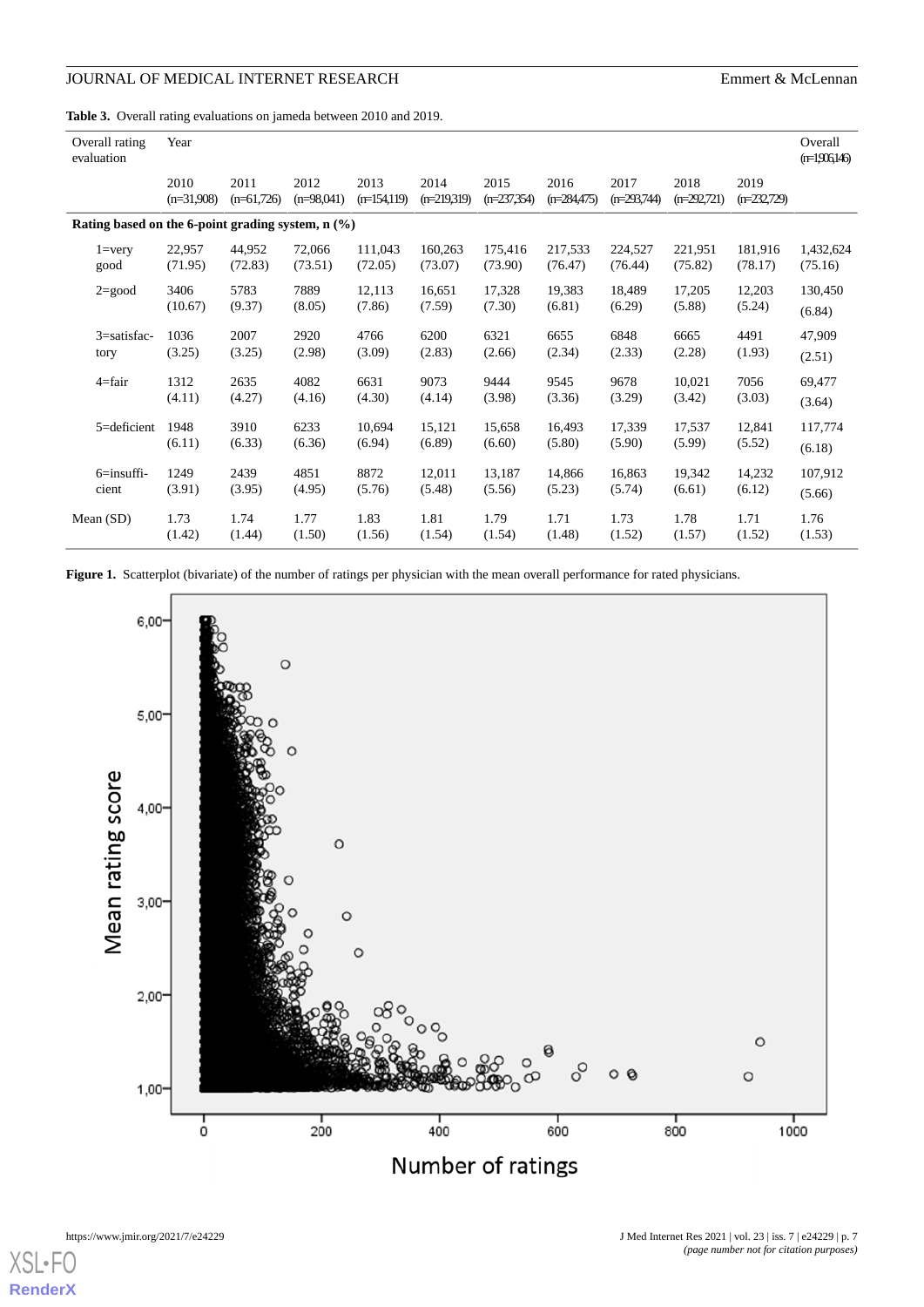### JOURNAL OF MEDICAL INTERNET RESEARCH EMPIRICAL SERVICE SERVICE SERVICE SERVICE SERVICE SERVICE SERVICE SERVICE SERVICE SERVICE SERVICE SERVICE SERVICE SERVICE SERVICE SERVICE SERVICE SERVICE SERVICE SERVICE SERVICE SERVICE

<span id="page-7-0"></span>**Table 4.** Online rating results by the number of ratings per physician.

| Number of ratings per<br>physician | Average rating,<br>mean $(SD)$ | Rating based on the 6-point grading system <sup>a</sup> , $n$ (%) |                |                |             |             |            |  |
|------------------------------------|--------------------------------|-------------------------------------------------------------------|----------------|----------------|-------------|-------------|------------|--|
|                                    |                                |                                                                   | 2              | 3              | 4           | 5           | 6          |  |
| $1(n=14,625)$                      | 1.58(1.28)                     | 11,741 (80.28)                                                    | 1023(6.99)     | 302 (2.06)     | 394 (2.69)  | 645 (4.41)  | 520 (3.56) |  |
| $2-5$ (n=31,505)                   | 1.67(0.96)                     | 19,733 (62.63)                                                    | 6204 (19.69)   | 3477 (11.04)   | 1395 (4.43) | 471 (1.50)  | 225(0.71)  |  |
| $6-10$ (n=26,258)                  | 1.76(0.81)                     | 12,505 (47.62)                                                    | 9459 (36.02)   | 3096 (11.79)   | 961 (3.66)  | 214(0.81)   | 23(0.09)   |  |
| 11-20 $(n=29,049)$                 | 1.86(0.78)                     | 12,243 (42.15)                                                    | 11,188(38.51)  | 4289 (14.76)   | 1162 (4.00) | 159(0.55)   | 8(0.02)    |  |
| $21-50$ (n=20,658)                 | 1.95(0.84)                     | 8044 (38.94)                                                      | 7833 (37.92)   | 3408 (16.50)   | 1195 (5.78) | 176(0.85)   | 2(0.00)    |  |
| $51-100$ (n=3933)                  | 1.79(0.86)                     | 2084 (52.99)                                                      | 1122 (28.53)   | 446 (11.34)    | 246 (6.25)  | 35(0.89)    | 0(0.00)    |  |
| $>100$ (n=1445)                    | 1.34(0.47)                     | 1181 (81.73)                                                      | 220 (15.22)    | 28(1.94)       | 10(0.69)    | 5(0.35)     | 1(0.07)    |  |
| Total $(n=127,473)$                | 1.77(0.92)                     | 67,531 (52.98)                                                    | 37,049 (29.06) | 15,046 (11.80) | 5363 (4.21) | 1705 (1.34) | 779 (0.61) |  |

<sup>a</sup>1=very good, 2=good, 3=satisfactory, 4=fair, 5=deficient, and 6=insufficient.

#### **Ratings by Medical Specialty**

Between 2010 and 2019, general practitioners (343,242), internists (266,899), gynecologists (232,914), and orthopedists (229,481) received the highest number of ratings, while pediatricians (87,330), ophthalmologists (79,699), and urologists (63,703) received the lowest number of ratings (see [Table 5\)](#page-8-0). However, according to the relative distribution of ratings, the most frequently rated medical specialties in 2018 were orthopedists (6160/7302, 84.36%); oral maxillofacial surgeons (1017/1257, 80.91%); ear, nose, and throat (ENT) specialists

(3559/4479, 79.46%); and dermatologists (3562/4632, 76.90%). In contrast, the least frequently rated medical specialties were radiologists (863/4078, 21.16%) and anesthesiologists (601/4247, 14.15%; see [Multimedia Appendix 2\)](#page-13-10). Among the 10 most frequently rated medical specialties, the best rated medical specialties were urologists (mean 1.50, SD 1.29), general practitioners (mean 1.64, SD 1.40), and internists (mean 1.68, SD 1.45). The lowest ratings were given to pediatricians (mean 1.92, SD 1.62), ophthalmologists (mean 2.06, SD 1.74), and dermatologists (mean 2.11, SD 1.77).

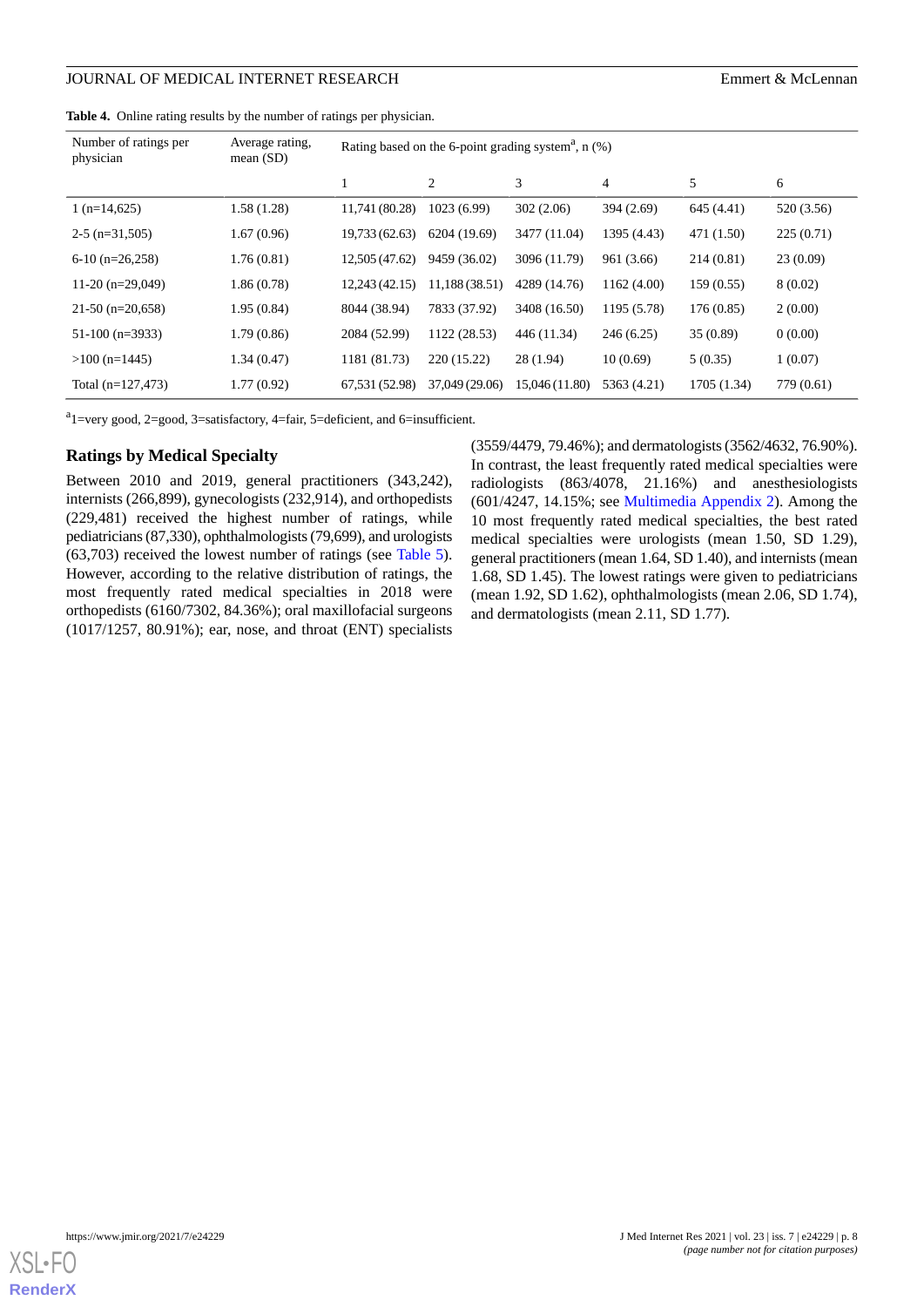cians; n=1,906,146

<span id="page-8-0"></span>**Table 5.** Ratings by medical specialty.

|           | ___<br>_____<br>___<br>____ |               |
|-----------|-----------------------------|---------------|
| Medical   | Year                        | Overall       |
| specialty |                             | $(n=127,921)$ |
|           |                             | rated         |
|           |                             | physi-        |

|                                         |                                                                             |                                                                             |                                                                             |                                                                            |                                                                             |                                                                            |                                                                            |                                                                            |                                                                            |                                                                            | ratings)           |
|-----------------------------------------|-----------------------------------------------------------------------------|-----------------------------------------------------------------------------|-----------------------------------------------------------------------------|----------------------------------------------------------------------------|-----------------------------------------------------------------------------|----------------------------------------------------------------------------|----------------------------------------------------------------------------|----------------------------------------------------------------------------|----------------------------------------------------------------------------|----------------------------------------------------------------------------|--------------------|
|                                         | 2010<br>$(n=19,305)$<br>rated<br>physi-<br>cians;<br>$n=31,908$<br>ratings) | 2011<br>$(n=31,336)$<br>rated<br>physi-<br>cians;<br>$n=61,726$<br>ratings) | 2012<br>$(n=42,089)$<br>rated<br>physi-<br>cians;<br>$n=98,041$<br>ratings) | 2013<br>$(n=53,065)$<br>rated<br>physi-<br>cians;<br>n=154,119<br>ratings) | 2014<br>$(n=63, 182)$<br>rated<br>physi-<br>cians;<br>n=219,319<br>ratings) | 2015<br>$(n=68,392)$<br>rated<br>physi-<br>cians;<br>n=237,354<br>ratings) | 2016<br>$(n=76,773)$<br>rated<br>physi-<br>cians;<br>n=284,475<br>ratings) | 2017<br>$(n=79,799)$<br>rated<br>physi-<br>cians;<br>n=293,744<br>ratings) | 2018<br>$(n=82,551)$<br>rated<br>physi-<br>cians;<br>n=292,721<br>ratings) | 2019<br>$(n=73,071)$<br>rated<br>physi-<br>cians;<br>n=232,729<br>ratings) |                    |
| <b>General practitioner</b>             |                                                                             |                                                                             |                                                                             |                                                                            |                                                                             |                                                                            |                                                                            |                                                                            |                                                                            |                                                                            |                    |
| Rated<br>physicians,<br>$n$ (%)         | 4891<br>(25.34)                                                             | 8161<br>(26.04)                                                             | 10,533<br>(25.03)                                                           | 13,077<br>(24.64)                                                          | 15,767<br>(24.95)                                                           | 17,016<br>(24.88)                                                          | 19,289<br>(25.12)                                                          | 19,586<br>(24.54)                                                          | 19,967<br>(24.19)                                                          | 16,818<br>(23.02)                                                          | 33,414<br>(26.12)  |
| Number of<br>ratings                    | 7241<br>(22.69)                                                             | 13,737<br>(22.25)                                                           | 19,210<br>(19.59)                                                           | 27,952<br>(18.14)                                                          | 39,914<br>(18.20)                                                           | 42,188<br>(17.77)                                                          | 51,504<br>(18.10)                                                          | 51,725<br>(17.61)                                                          | 51,682<br>(17.66)                                                          | 38,089<br>(16.37)                                                          | 343,242<br>(18.01) |
| Mean rat-<br>ing $(SD)^a$ ,<br>$n$ (%)  | 1.55<br>(1.21)                                                              | 1.53<br>(1.21)                                                              | 1.54<br>(1.24)                                                              | 1.60<br>(1.33)                                                             | 1.61<br>(1.35)                                                              | 1.66<br>(1.40)                                                             | 1.59<br>(1.35)                                                             | 1.65<br>(1.43)                                                             | 1.73<br>(1.52)                                                             | 1.71<br>(1.51)                                                             | 1.64<br>(1.40)     |
| $\label{prop:inert} \textbf{Internist}$ |                                                                             |                                                                             |                                                                             |                                                                            |                                                                             |                                                                            |                                                                            |                                                                            |                                                                            |                                                                            |                    |
| Rated<br>physicians,<br>$n$ (%)         | 3230<br>(16.73)                                                             | 5286<br>(16.87)                                                             | 6897<br>(16.39)                                                             | 8779<br>(16.54)                                                            | 10,635<br>(16.83)                                                           | 11,511<br>(16.83)                                                          | 13,374<br>(17.42)                                                          | 13,849<br>(17.35)                                                          | 14,634<br>(17.73)                                                          | 13,306<br>(18.21)                                                          | 23,734<br>(18.55)  |
| Number of<br>ratings, n<br>(% )         | 5132<br>(16.08)                                                             | 9381<br>(15.20)                                                             | 13,697<br>(13.97)                                                           | 20,853<br>(13.53)                                                          | 29,728<br>(13.55)                                                           | 31,611<br>(13.32)                                                          | 39.619<br>(13.93)                                                          | 40.616<br>(13.83)                                                          | 41,642<br>(14.23)                                                          | 34,620<br>(14.88)                                                          | 266,899<br>(14.00) |
| Mean rat-<br>ing $(SD)^a$               | 1.59<br>(1.27)                                                              | 1.62<br>(1.32)                                                              | 1.62<br>(1.36)                                                              | 1.70<br>(1.44)                                                             | 1.68<br>(1.43)                                                              | 1.70<br>(1.46)                                                             | 1.63<br>(1.40)                                                             | 1.68<br>(1.47)                                                             | 1.73<br>(1.53)                                                             | 1.68<br>(1.49)                                                             | 1.68<br>(1.45)     |
| Gynecologist                            |                                                                             |                                                                             |                                                                             |                                                                            |                                                                             |                                                                            |                                                                            |                                                                            |                                                                            |                                                                            |                    |
| Rated<br>physicians,<br>$n$ (%)         | 2157<br>(11.17)                                                             | 3568<br>(11.39)                                                             | 5084<br>(12.08)                                                             | 6291<br>(11.86)                                                            | 7163<br>(11.34)                                                             | 7602<br>(11.12)                                                            | 8165<br>(10.64)                                                            | 8445<br>(10.58)                                                            | 8653<br>(10.48)                                                            | 7650<br>(10.47)                                                            | 11,598<br>(9.07)   |
| Number of<br>ratings, n<br>(% )         | 3901<br>(12.23)                                                             | 7800<br>(12.64)                                                             | 13,987<br>(14.27)                                                           | 21,880<br>(14.20)                                                          | 28,672<br>(13.07)                                                           | 29,795<br>(12.55)                                                          | 33,862<br>(11.90)                                                          | 34,530<br>(11.76)                                                          | 33,562<br>(11.47)                                                          | 24,925<br>(10.71)                                                          | 232.914<br>(12.22) |
| Mean rat-<br>ing $(SD)^a$               | 1.66<br>(1.36)                                                              | 1.64<br>(1.33)                                                              | 1.69<br>(1.41)                                                              | 1.79<br>(1.49)                                                             | 1.79<br>(1.50)                                                              | 1.80<br>(1.51)                                                             | 1.74<br>(1.49)                                                             | 1.73<br>(1.48)                                                             | 1.76<br>(1.52)                                                             | 1.69<br>(1.47)                                                             | 1.75<br>(1.48)     |
| Orthopedist                             |                                                                             |                                                                             |                                                                             |                                                                            |                                                                             |                                                                            |                                                                            |                                                                            |                                                                            |                                                                            |                    |
| Rated<br>physicians,<br>$n$ (%)         | 1662<br>(8.61)                                                              | 2548<br>(8.13)                                                              | 3333<br>(7.92)                                                              | 4007<br>(7.55)                                                             | 4629<br>(7.33)                                                              | 5051<br>(7.39)                                                             | 5579<br>(7.27)                                                             | 5907<br>(7.40)                                                             | 6160<br>(7.46)                                                             | 5894<br>(8.07)                                                             | 8022<br>(6.27)     |
| Number of<br>ratings, n<br>(% )         | 3412<br>(10.69)                                                             | 6836<br>(11.07)                                                             | 11,020<br>(11.24)                                                           | 17,805<br>(11.55)                                                          | 25,714<br>(11.72)                                                           | 28,876<br>(12.17)                                                          | 34,242<br>(12.04)                                                          | 36,416<br>(12.40)                                                          | 35,564<br>(12.15)                                                          | 29,596<br>(12.72)                                                          | 229,481<br>(12.04) |
| Mean rat-<br>ing $(SD)^a$               | 2.08<br>(1.67)                                                              | 2.06<br>(1.67)                                                              | 2.12<br>(1.75)                                                              | 2.15<br>(1.78)                                                             | 2.05<br>(1.72)                                                              | 1.93<br>(1.65)                                                             | 1.82<br>(1.58)                                                             | 1.80<br>(1.57)                                                             | 1.82<br>(1.60)                                                             | 1.70<br>(1.52)                                                             | 1.89<br>(1.63)     |
| Dermatologist (including venereologist) |                                                                             |                                                                             |                                                                             |                                                                            |                                                                             |                                                                            |                                                                            |                                                                            |                                                                            |                                                                            |                    |
| Rated<br>physicians,<br>$n$ (%)         | 855<br>(4.43)                                                               | 1354<br>(4.32)                                                              | 1947<br>(4.63)                                                              | 2467<br>(4.65)                                                             | 2811<br>(4.45)                                                              | 3003<br>(4.39)                                                             | 3229<br>(4.21)                                                             | 3415<br>(4.28)                                                             | 3562<br>(4.31)                                                             | 3232<br>(4.42)                                                             | 4517<br>(3.53)     |



**[RenderX](http://www.renderx.com/)**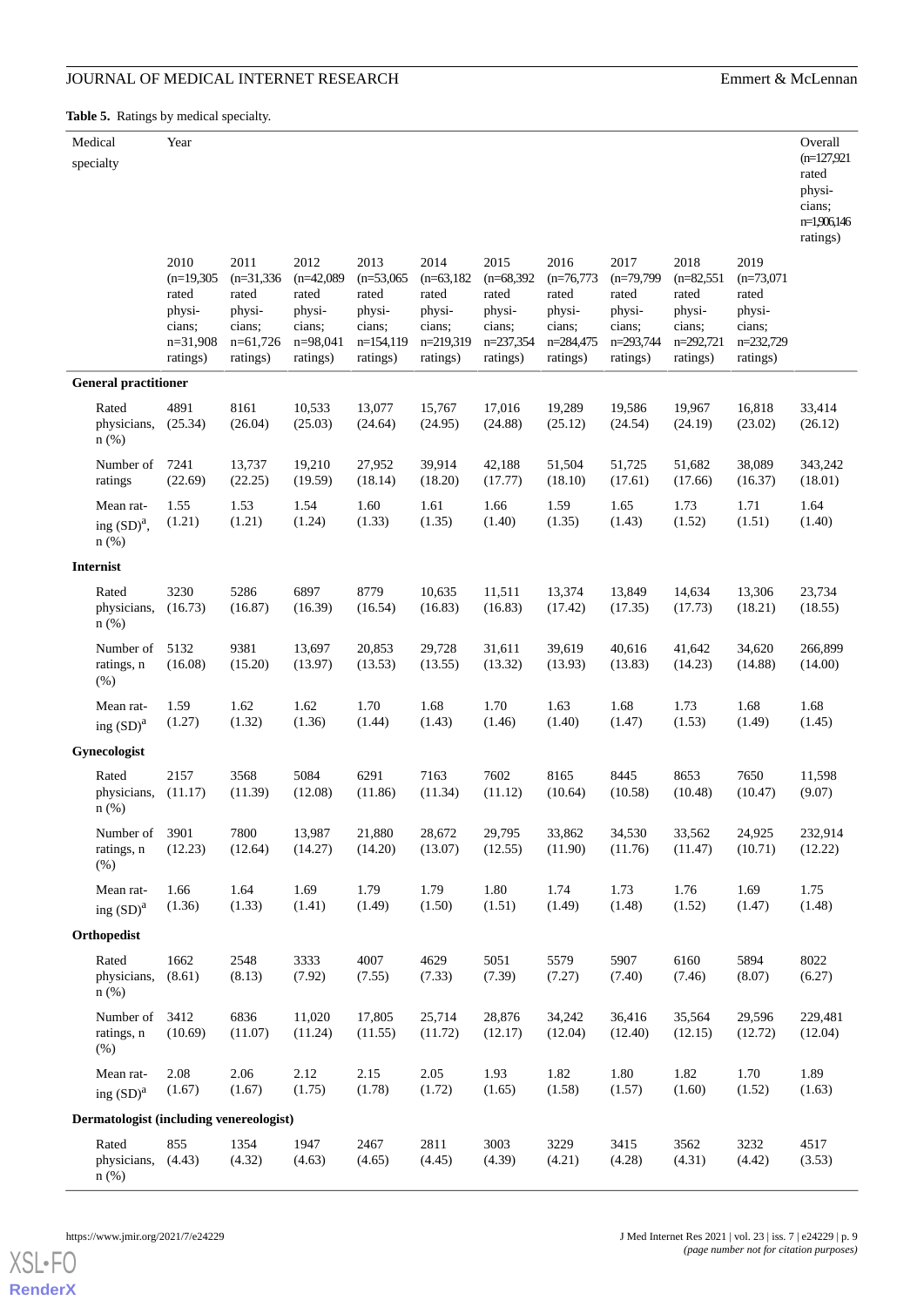| Medical<br>specialty |                                  | Year                                                                        |                                                                             |                                                                             |                                                                              |                                                                             |                                                                            |                                                                            |                                                                            |                                                                            |                                                                            | Overall<br>$(n=127,921)$<br>rated<br>physi-<br>cians;<br>n=1,906,146<br>ratings) |
|----------------------|----------------------------------|-----------------------------------------------------------------------------|-----------------------------------------------------------------------------|-----------------------------------------------------------------------------|------------------------------------------------------------------------------|-----------------------------------------------------------------------------|----------------------------------------------------------------------------|----------------------------------------------------------------------------|----------------------------------------------------------------------------|----------------------------------------------------------------------------|----------------------------------------------------------------------------|----------------------------------------------------------------------------------|
|                      |                                  | 2010<br>$(n=19,305)$<br>rated<br>physi-<br>cians;<br>$n=31,908$<br>ratings) | 2011<br>$(n=31,336)$<br>rated<br>physi-<br>cians;<br>$n=61,726$<br>ratings) | 2012<br>$(n=42,089)$<br>rated<br>physi-<br>cians;<br>$n=98,041$<br>ratings) | 2013<br>$(n=53,065)$<br>rated<br>physi-<br>cians;<br>$n=154,119$<br>ratings) | 2014<br>$(n=63, 182)$<br>rated<br>physi-<br>cians;<br>n=219,319<br>ratings) | 2015<br>$(n=68,392)$<br>rated<br>physi-<br>cians;<br>n=237,354<br>ratings) | 2016<br>$(n=76,773)$<br>rated<br>physi-<br>cians;<br>n=284,475<br>ratings) | 2017<br>$(n=79,799)$<br>rated<br>physi-<br>cians;<br>n=293,744<br>ratings) | 2018<br>$(n=82,551)$<br>rated<br>physi-<br>cians;<br>n=292,721<br>ratings) | 2019<br>$(n=73,071)$<br>rated<br>physi-<br>cians;<br>n=232,729<br>ratings) |                                                                                  |
| (% )                 | Number of                        | 1563                                                                        | 3199                                                                        | 5811                                                                        | 10,461                                                                       | 14,991                                                                      | 15,380                                                                     | 17,513                                                                     | 17,619                                                                     | 17,861                                                                     | 13,355                                                                     | 117,753                                                                          |
|                      | ratings, n                       | (4.90)                                                                      | (5.18)                                                                      | (5.93)                                                                      | (6.79)                                                                       | (6.84)                                                                      | (6.48)                                                                     | (6.16)                                                                     | (6.00)                                                                     | (6.10)                                                                     | (5.74)                                                                     | (6.18)                                                                           |
|                      | Mean rat-                        | 2.06                                                                        | 2.18                                                                        | 2.35                                                                        | 2.28                                                                         | 2.25                                                                        | 2.16                                                                       | 2.05                                                                       | 2.04                                                                       | 2.04                                                                       | 1.94                                                                       | 2.11                                                                             |
|                      | ing $(SD)^a$                     | (1.64)                                                                      | (1.71)                                                                      | (1.85)                                                                      | (1.82)                                                                       | (1.82)                                                                      | (1.77)                                                                     | (1.73)                                                                     | (1.74)                                                                     | (1.75)                                                                     | (1.71)                                                                     | (1.77)                                                                           |
|                      |                                  |                                                                             | ENT <sup>b</sup> specialist, otorhinolaryngologist                          |                                                                             |                                                                              |                                                                             |                                                                            |                                                                            |                                                                            |                                                                            |                                                                            |                                                                                  |
|                      | Rated<br>physicians,<br>n(%)     | 835<br>(4.33)                                                               | 1388<br>(4.43)                                                              | 1876<br>(4.46)                                                              | 2425<br>(4.57)                                                               | 2828<br>(4.45)                                                              | 3094<br>(4.52)                                                             | 3345<br>(4.36)                                                             | 3443<br>(4.31)                                                             | 3559<br>(4.31)                                                             | 3233<br>(4.42)                                                             | 4709<br>(3.68)                                                                   |
| (% )                 | Number of                        | 1455                                                                        | 3018                                                                        | 5081                                                                        | 9013                                                                         | 13,494                                                                      | 14,626                                                                     | 17,107                                                                     | 16,914                                                                     | 16,118                                                                     | 13,077                                                                     | 109,903                                                                          |
|                      | ratings, n                       | (4.56)                                                                      | (4.89)                                                                      | (5.18)                                                                      | (5.85)                                                                       | (6.15)                                                                      | (6.16)                                                                     | (6.01)                                                                     | (5.76)                                                                     | (5.51)                                                                     | (5.62)                                                                     | (5.77)                                                                           |
|                      | Mean rat-                        | 1.81                                                                        | 1.77                                                                        | 1.76                                                                        | 1.83                                                                         | 1.75                                                                        | 1.74                                                                       | 1.64                                                                       | 1.67                                                                       | 1.75                                                                       | 1.71                                                                       | 1.72                                                                             |
|                      | ing $(SD)^a$                     | (1.50)                                                                      | (1.46)                                                                      | (1.50)                                                                      | (1.57)                                                                       | (1.51)                                                                      | (1.52)                                                                     | (1.43)                                                                     | (1.47)                                                                     | (1.56)                                                                     | (1.53)                                                                     | (1.51)                                                                           |
|                      | <b>General surgery</b>           |                                                                             |                                                                             |                                                                             |                                                                              |                                                                             |                                                                            |                                                                            |                                                                            |                                                                            |                                                                            |                                                                                  |
|                      | Rated<br>physicians,<br>$n$ (%)  | 601<br>(3.11)                                                               | 1027<br>(3.28)                                                              | 1397<br>(3.32)                                                              | 1836<br>(3.46)                                                               | 2150<br>(3.40)                                                              | 2463<br>(3.60)                                                             | 2791<br>(3.64)                                                             | 3054<br>(3.83)                                                             | 3154<br>(3.82)                                                             | 2859<br>(3.91)                                                             | 4343<br>(3.40)                                                                   |
| (% )                 | Number of                        | 1061                                                                        | 2298                                                                        | 3661                                                                        | 6103                                                                         | 9084                                                                        | 10,908                                                                     | 13,240                                                                     | 14,678                                                                     | 14,162                                                                     | 12,272                                                                     | 87,467                                                                           |
|                      | ratings, n                       | (3.33)                                                                      | (3.72)                                                                      | (3.73)                                                                      | (3.96)                                                                       | (4.14)                                                                      | (4.60)                                                                     | (4.65)                                                                     | (5.00)                                                                     | (4.84)                                                                     | (5.27)                                                                     | (4.59)                                                                           |
|                      | Mean rat-                        | 1.80                                                                        | 1.84                                                                        | 1.83                                                                        | 1.83                                                                         | 1.84                                                                        | 1.83                                                                       | 1.79                                                                       | 1.81                                                                       | 1.85                                                                       | 1.78                                                                       | 1.82                                                                             |
|                      | ing $\mathrm{(SD)}^{\mathrm{a}}$ | (1.49)                                                                      | (1.57)                                                                      | (1.59)                                                                      | (1.59)                                                                       | (1.61)                                                                      | (1.62)                                                                     | (1.60)                                                                     | (1.63)                                                                     | (1.67)                                                                     | (1.62)                                                                     | (1.62)                                                                           |
| Pediatrician         |                                  |                                                                             |                                                                             |                                                                             |                                                                              |                                                                             |                                                                            |                                                                            |                                                                            |                                                                            |                                                                            |                                                                                  |
|                      | Rated<br>physicians,<br>$n$ (%)  | 976<br>(5.06)                                                               | 1570<br>(5.01)                                                              | 2321<br>(5.51)                                                              | 2996<br>(5.65)                                                               | 3574<br>(5.66)                                                              | 3891<br>(5.69)                                                             | 4230<br>(5.51)                                                             | 4315<br>(5.41)                                                             | 4364<br>(5.29)                                                             | 3620<br>(4.95)                                                             | 6555<br>(5.12)                                                                   |
| (% )                 | Number of                        | 1529                                                                        | 2795                                                                        | 4941                                                                        | 7831                                                                         | 11,059                                                                      | 11,550                                                                     | 13,004                                                                     | 13,295                                                                     | 12,894                                                                     | 8432                                                                       | 87,330                                                                           |
|                      | ratings, n                       | (4.81)                                                                      | (4.53)                                                                      | (5.04)                                                                      | (5.08)                                                                       | (5.04)                                                                      | (4.87)                                                                     | (4.57)                                                                     | (4.53)                                                                     | (4.40)                                                                     | (3.62)                                                                     | (4.58)                                                                           |
|                      | Mean rat-                        | 1.68                                                                        | 1.70                                                                        | 1.76                                                                        | 1.88                                                                         | 1.94                                                                        | 1.94                                                                       | 1.90                                                                       | 1.93                                                                       | 2.03                                                                       | 2.01                                                                       | 1.92                                                                             |
|                      | ing $(SD)^a$                     | (1.35)                                                                      | (1.38)                                                                      | (1.46)                                                                      | (1.57)                                                                       | (1.61)                                                                      | (1.61)                                                                     | (1.60)                                                                     | (1.64)                                                                     | (1.72)                                                                     | (1.73)                                                                     | (1.62)                                                                           |
| Ophthalmologist      |                                  |                                                                             |                                                                             |                                                                             |                                                                              |                                                                             |                                                                            |                                                                            |                                                                            |                                                                            |                                                                            |                                                                                  |
|                      | Rated<br>physicians,<br>$n$ (%)  | 722<br>(3.74)                                                               | 1225<br>(3.91)                                                              | 1772<br>(4.21)                                                              | 2366<br>(4.46)                                                               | 2922<br>(4.62)                                                              | 3131<br>(4.58)                                                             | 3528<br>(4.60)                                                             | 3809<br>(4.77)                                                             | 3916<br>(4.74)                                                             | 3520<br>(4.82)                                                             | 5935<br>(4.64)                                                                   |
| (% )                 | Number of                        | 1085                                                                        | 2079                                                                        | 3570                                                                        | 6173                                                                         | 9154                                                                        | 9754                                                                       | 11,899                                                                     | 12,816                                                                     | 12,887                                                                     | 10,282                                                                     | 79,699                                                                           |
|                      | ratings, n                       | (3.40)                                                                      | (3.37)                                                                      | (3.64)                                                                      | (4.01)                                                                       | (4.17)                                                                      | (4.11)                                                                     | (4.18)                                                                     | (4.36)                                                                     | (4.40)                                                                     | (4.41)                                                                     | (4.18)                                                                           |
|                      | Mean rat-                        | 2.07                                                                        | 2.09                                                                        | 2.26                                                                        | 2.20                                                                         | 2.15                                                                        | 2.11                                                                       | 1.98                                                                       | 1.97                                                                       | 2.05                                                                       | 1.96                                                                       | 2.06                                                                             |
|                      | ing $(SD)^a$                     | (1.63)                                                                      | (1.67)                                                                      | (1.81)                                                                      | (1.79)                                                                       | (1.78)                                                                      | (1.76)                                                                     | (1.69)                                                                     | (1.69)                                                                     | (1.77)                                                                     | (1.71)                                                                     | (1.74)                                                                           |

[XSL](http://www.w3.org/Style/XSL)•FO **[RenderX](http://www.renderx.com/)**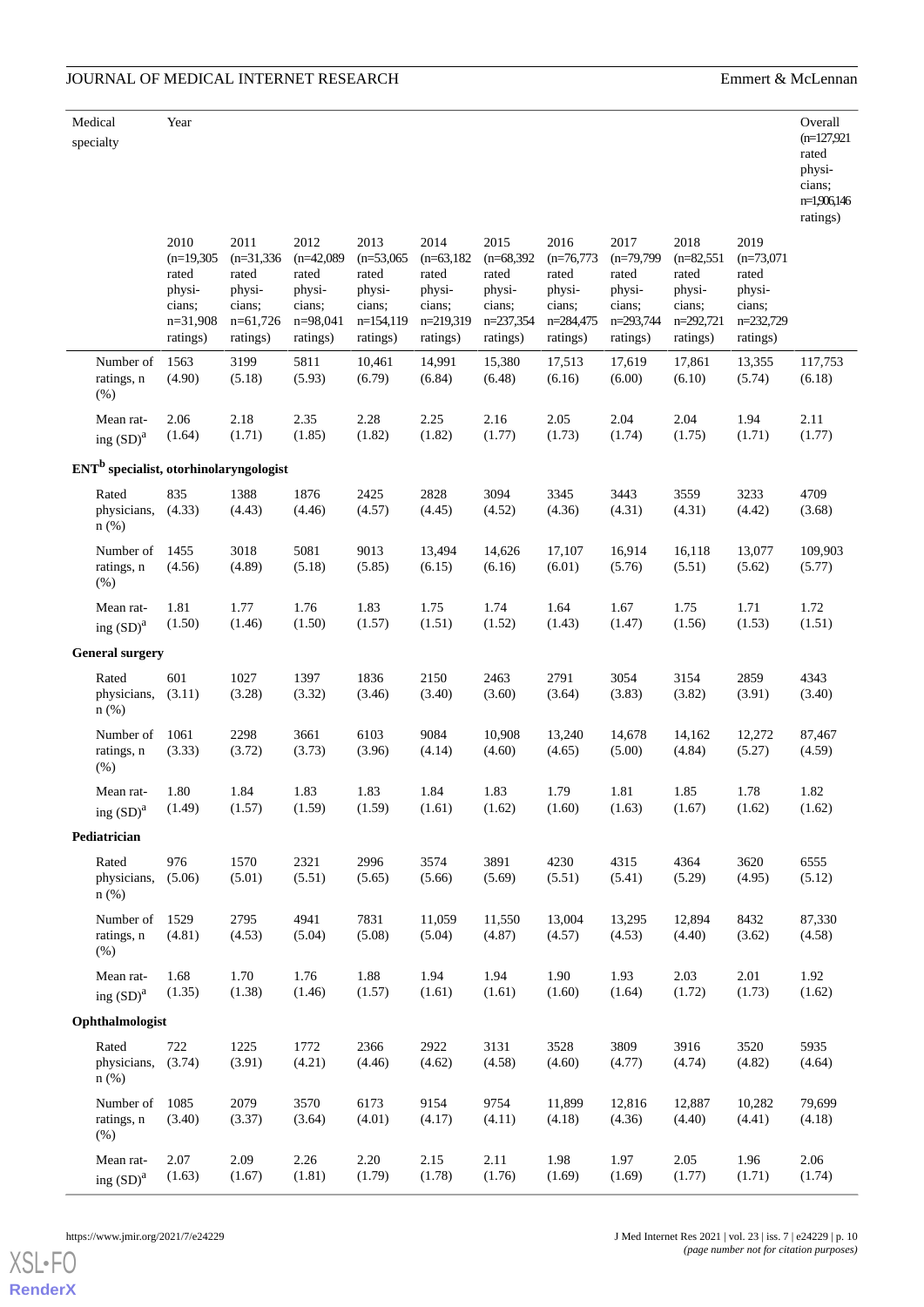## JOURNAL OF MEDICAL INTERNET RESEARCH EMPIRICAL SERVICE SERVICE SERVICE SERVICE SERVICE SERVICE SERVICE SERVICE SERVICE SERVICE SERVICE SERVICE SERVICE SERVICE SERVICE SERVICE SERVICE SERVICE SERVICE SERVICE SERVICE SERVICE

|                  | Medical                         | Year                                                                        |                                                                             |                                                                             |                                                                            |                                                                            |                                                                            |                                                                            |                                                                            |                                                                            |                                                                            | Overall                                                               |
|------------------|---------------------------------|-----------------------------------------------------------------------------|-----------------------------------------------------------------------------|-----------------------------------------------------------------------------|----------------------------------------------------------------------------|----------------------------------------------------------------------------|----------------------------------------------------------------------------|----------------------------------------------------------------------------|----------------------------------------------------------------------------|----------------------------------------------------------------------------|----------------------------------------------------------------------------|-----------------------------------------------------------------------|
|                  | specialty                       |                                                                             |                                                                             |                                                                             |                                                                            |                                                                            |                                                                            |                                                                            |                                                                            |                                                                            |                                                                            | $(n=127,921)$<br>rated<br>physi-<br>cians;<br>n=1,906,146<br>ratings) |
|                  |                                 | 2010<br>$(n=19,305)$<br>rated<br>physi-<br>cians;<br>$n=31,908$<br>ratings) | 2011<br>$(n=31,336)$<br>rated<br>physi-<br>cians;<br>$n=61,726$<br>ratings) | 2012<br>$(n=42,089)$<br>rated<br>physi-<br>cians;<br>$n=98,041$<br>ratings) | 2013<br>$(n=53,065)$<br>rated<br>physi-<br>cians;<br>n=154,119<br>ratings) | 2014<br>$(n=63,182)$<br>rated<br>physi-<br>cians;<br>n=219,319<br>ratings) | 2015<br>$(n=68,392)$<br>rated<br>physi-<br>cians;<br>n=237,354<br>ratings) | 2016<br>$(n=76,773)$<br>rated<br>physi-<br>cians;<br>n=284,475<br>ratings) | 2017<br>$(n=79,799)$<br>rated<br>physi-<br>cians;<br>n=293,744<br>ratings) | 2018<br>$(n=82,551)$<br>rated<br>physi-<br>cians;<br>n=292,721<br>ratings) | 2019<br>$(n=73,071)$<br>rated<br>physi-<br>cians;<br>n=232,729<br>ratings) |                                                                       |
| <b>Urologist</b> |                                 |                                                                             |                                                                             |                                                                             |                                                                            |                                                                            |                                                                            |                                                                            |                                                                            |                                                                            |                                                                            |                                                                       |
|                  | Rated<br>physicians,<br>n(%)    | 536<br>(2.78)                                                               | 830<br>(2.65)                                                               | 1221<br>(2.90)                                                              | 1511<br>(2.85)                                                             | 1820<br>(2.88)                                                             | 1914<br>(2.80)                                                             | 2139<br>(2.79)                                                             | 2301<br>(2.88)                                                             | 2415<br>(2.93)                                                             | 2140<br>(2.93)                                                             | 3329<br>(2.60)                                                        |
|                  | Number of<br>ratings, n<br>(% ) | 845<br>(2.65)                                                               | 1639<br>(2.66)                                                              | 3221<br>(3.29)                                                              | 5141<br>(3.34)                                                             | 7207<br>(3.29)                                                             | 7753<br>(3.27)                                                             | 9556<br>(3.36)                                                             | 10,264<br>(3.49)                                                           | 9612<br>(3.28)                                                             | 8465<br>(3.64)                                                             | 63,703<br>(3.34)                                                      |
|                  | Mean rat-<br>ing $(SD)^a$       | 1.82<br>(1.54)                                                              | 1.66<br>(1.37)                                                              | 1.57<br>(1.33)                                                              | 1.64<br>(1.41)                                                             | 1.54<br>(1.30)                                                             | 1.50<br>(1.28)                                                             | 1.43<br>(1.20)                                                             | 1.47<br>(1.26)                                                             | 1.49<br>(1.29)                                                             | 1.45<br>(1.25)                                                             | 1.50<br>(1.29)                                                        |
|                  | <b>Others</b>                   |                                                                             |                                                                             |                                                                             |                                                                            |                                                                            |                                                                            |                                                                            |                                                                            |                                                                            |                                                                            |                                                                       |
|                  | Rated<br>physicians,<br>$n$ (%) | 2840<br>(14.71)                                                             | 4379<br>(13.97)                                                             | 5708<br>(13.56)                                                             | 7310<br>(13.78)                                                            | 8883<br>(14.06)                                                            | 9716<br>(14.21)                                                            | 11,104<br>(14.46)                                                          | 11,675<br>(14.63)                                                          | 12,127<br>(14.69)                                                          | 10,799<br>(14.78)                                                          | 21,765<br>(17.01)                                                     |
|                  | Number of<br>ratings, n<br>(% ) | 4684<br>(14.68)                                                             | 8944<br>(14.49)                                                             | 13,842<br>(14.12)                                                           | 20,907<br>(13.57)                                                          | 30,302<br>(13.82)                                                          | 34,913<br>(14.71)                                                          | 42,929<br>(15.09)                                                          | 44,871<br>(15.28)                                                          | 46,737<br>(15.97)                                                          | 39,626<br>(17.03)                                                          | 287,755<br>(15.10)                                                    |
|                  | Mean rat-<br>ing $(SD)^a$       | 1.78<br>(1.48)                                                              | 1.77<br>(1.49)                                                              | 1.68<br>(1.45)                                                              | 1.76<br>(1.54)                                                             | 1.70<br>(1.49)                                                             | 1.65<br>(1.45)                                                             | 1.59<br>(1.40)                                                             | 1.62<br>(1.43)                                                             | 1.66<br>(1.49)                                                             | 1.57<br>(1.41)                                                             | 1.65<br>(1.45)                                                        |

<sup>a</sup>On a 6-point scale: 1=very good, 2=good, 3=satisfactory, 4=fair, 5=deficient, and 6=insufficient. <sup>b</sup>ENT: ear, nose, throat.

### **Characteristics of Raters**

The rating patients were mostly female (56.8%), between 30 and 50 years old (42.6%), and covered by Statutory Health Insurance (81.0%; see [Table 6](#page-11-0)). However, there were some significant differences between genders, age groups, and health insurance status. Male patients gave significantly more favorable ratings than female patients (mean rating 1.61, SD 1.32 vs. mean 1.77, SD 1.48; *P*<.001). Older patients also gave significantly

better ratings than younger patients (*P*<.001). For example, patients aged 51 years or older left a mean rating of 1.52 (SD 1.22), whereas patients aged 29 years or younger left a mean rating of 1.93 (SD 1.59). Finally, patients covered by private health insurance (mean rating 1.43, SD 1.11) gave significantly more favorable evaluations than did patients covered by statutory health insurance (mean rating 1.75, SD 1.47; *P*<.001). Nevertheless, effect sizes were small for all groups, varying between 0.114 and 0.289.

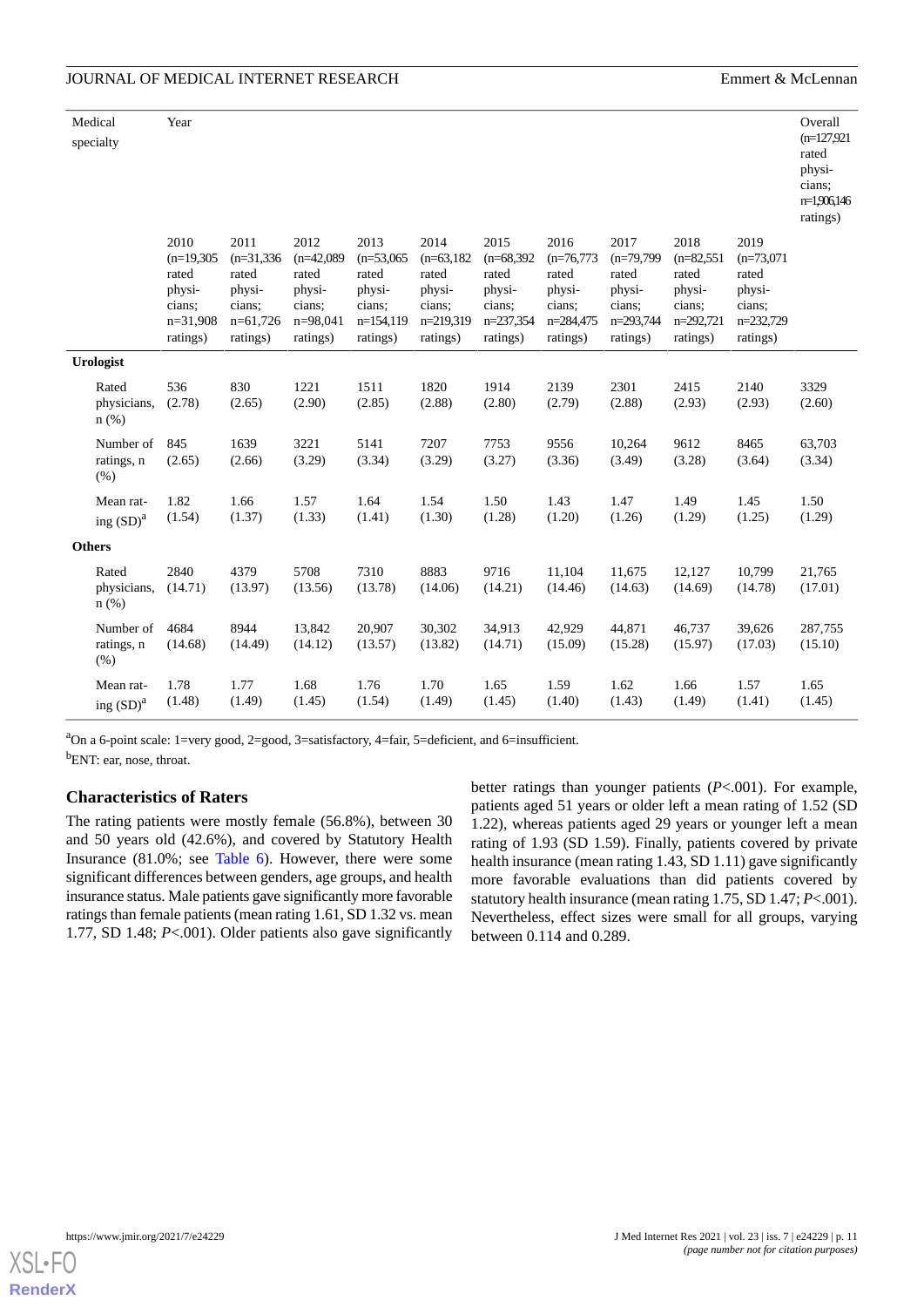#### JOURNAL OF MEDICAL INTERNET RESEARCH EMPLOYEER FOR THE SERVICE OF MELL EMPLOYEERS EMPLOYEER

<span id="page-11-0"></span>**Table 6.** Characteristics of raters.

| Characteristic                 | Number of respondents, $n$ $%$ ) | Rating evaluation, mean (SD) | P value             | Cohen $d$               |
|--------------------------------|----------------------------------|------------------------------|---------------------|-------------------------|
| Gender $(n=1,107,092)$         |                                  |                              |                     |                         |
| Male                           | 478,592 (43.23)                  | 1.61(1.32)                   | < 0.01 <sup>a</sup> | 0.114                   |
| Female                         | 628,500 (56.77)                  | 1.77(1.48)                   |                     |                         |
| Age (years; $n=1,063,523$ )    |                                  |                              |                     |                         |
| $\leq$ 29                      | 164,807 (15.50)                  | 1.93(1.59)                   | $< 0.01^{\rm b}$    | $0.117^c$ ; $0.289^d$ ; |
| $30 - 50$                      | 452,774 (42.57)                  | 1.75(1.46)                   |                     | $0.171^e$               |
| $\geq 51$                      | 445,942 (41.93)                  | 1.52(1.22)                   |                     |                         |
| Health insurance $(n=981,635)$ |                                  |                              |                     |                         |
| Statutory health insurance     | 795,107 (81.00)                  | 1.75(1.47)                   | < 0.01 <sup>a</sup> | 0.245                   |
| Private health insurance       | 186,528 (19.00)                  | 1.43(1.11)                   |                     |                         |

<sup>a</sup>Mann-Whitney *U* test.

<sup>b</sup>Kruskal-Wallis test.

 $c$  <29 years vs 30-50 years.

 $\text{d}'\text{\leq}29$  years vs ≥51 or years.

<sup>e</sup> 30-50 years vs ≥51 years.

# *Discussion*

This study is one of the most comprehensive analyses of PRW ratings conducted to date and has resulted in a number of key findings: (1) just under 2 million ratings were posted on jameda between 2010 and 2019; (2) a total of 127,921 physicians were rated; (3) the overall average number of ratings per rated physicians nearly doubled; (4) three-quarters of all ratings were in the best rating category of "very good," and the overall average rating remained relatively constant; (5) general practitioners, internists, gynecologists, and orthopedists were the most frequently rated medical specialties; and (6) the rating patients were mostly female, between 30 and 50 years old, and covered by Statutory Health Insurance.

The findings of this study confirm previous research in Germany that indicated that patient ratings show an increasing trend over the past decade [\[26](#page-14-14)]. For example, the percentage of all German physicians that had been rated on jameda increased constantly over time from 13.65% (19,305/141,461) in 2010 to 52.46% (82,511/157,288) in 2018. McLennan et al [\[26](#page-14-14)] also previously reported that the proportion of physicians from a sample of 298 randomly selected physicians from Hamburg and Thuringia that had been rated at least once had increased between 2010 (range 3.3%-27.8%) and 2014 (range 16.4%-83.2%). Similarly, the average number of ratings per physician also increased between 2010 (range 1.1-3.1) and 2014 (range 1.2-7.5). However, this study only used a small sample from 2 regions in Germany. Overall, there is little international evidence showing the exact development of online ratings over time, which makes it challenging to compare our numbers with those from other similar studies. To the best of our knowledge, more recent studies providing detailed information on a yearly basis are limited. However, 2 studies from the United States [\[13](#page-13-7)] and Canada [[27](#page-14-15)] have presented similar findings. First, in 2012, Gao and colleagues [\[13](#page-13-7)] showed an increase in the number of rated physicians on RateMDs in the United States from 2475 in 2005

to 112,024 in 2010. Second, Liu and colleagues [\[27](#page-14-15)] analyzed a dataset from RateMDs, which included all physicians in Canada in 2018 and showed an increase in the number of ratings for physicians in Canada from 138 in 2005 to 640,603 in 2013. Nevertheless, it should be noted that this study found a plateau in the total number of ratings between 2017 (293,744) and 2018 (292,721). In 2019, a decrease of around 20% in the total number of ratings was seen in comparison with the previous 2 years. In recent years, jameda has implemented and promoted new features on its website (eg, making appointments, video consultations). This has possibly led to lower marketing efforts for collecting online reviews and may also lead to differences from PRWs not offering these addition services. Future studies should investigate whether this latest development can also be observed for other PRWs in Germany and other countries.

This study only provides information regarding jameda. Previous research has demonstrated much lower numbers of both ratings and rated physicians on other German PRWs [\[4](#page-13-3),[26\]](#page-14-14). For example, McLennan and colleagues [[26\]](#page-14-14) reported that between 16.4% and 71.1% (mean 41.4%) of physicians were rated on German PRWs overall, compared with 83.2% on jameda. Another study also showed a higher percentage of rated physicians on jameda (90.2%) compared with other relevant German PRWs (32.4% to 61.2%) [[4\]](#page-13-3). Differences in the number of ratings between PRWs can also be shown in the international setting. For example, Trehan and colleagues [\[44](#page-15-4)] analyzed online ratings for 250 hand surgeons from the American Society for Surgery of the Hand member directory from 3 PRWs in the United States (HealthGrades, Vitals, RateMDs). Large differences were reported regarding the average number of ratings (13.4, 8.3, and 1.9, respectively) [[44\]](#page-15-4). Further research is required to confirm that this increase in ratings is also true for other PRWs as well.

Furthermore, the percentages of ratings on both ends of the rating scale have increased. This may suggest that a "bimodal" trend in ratings is emerging on jameda, similar to that seen with

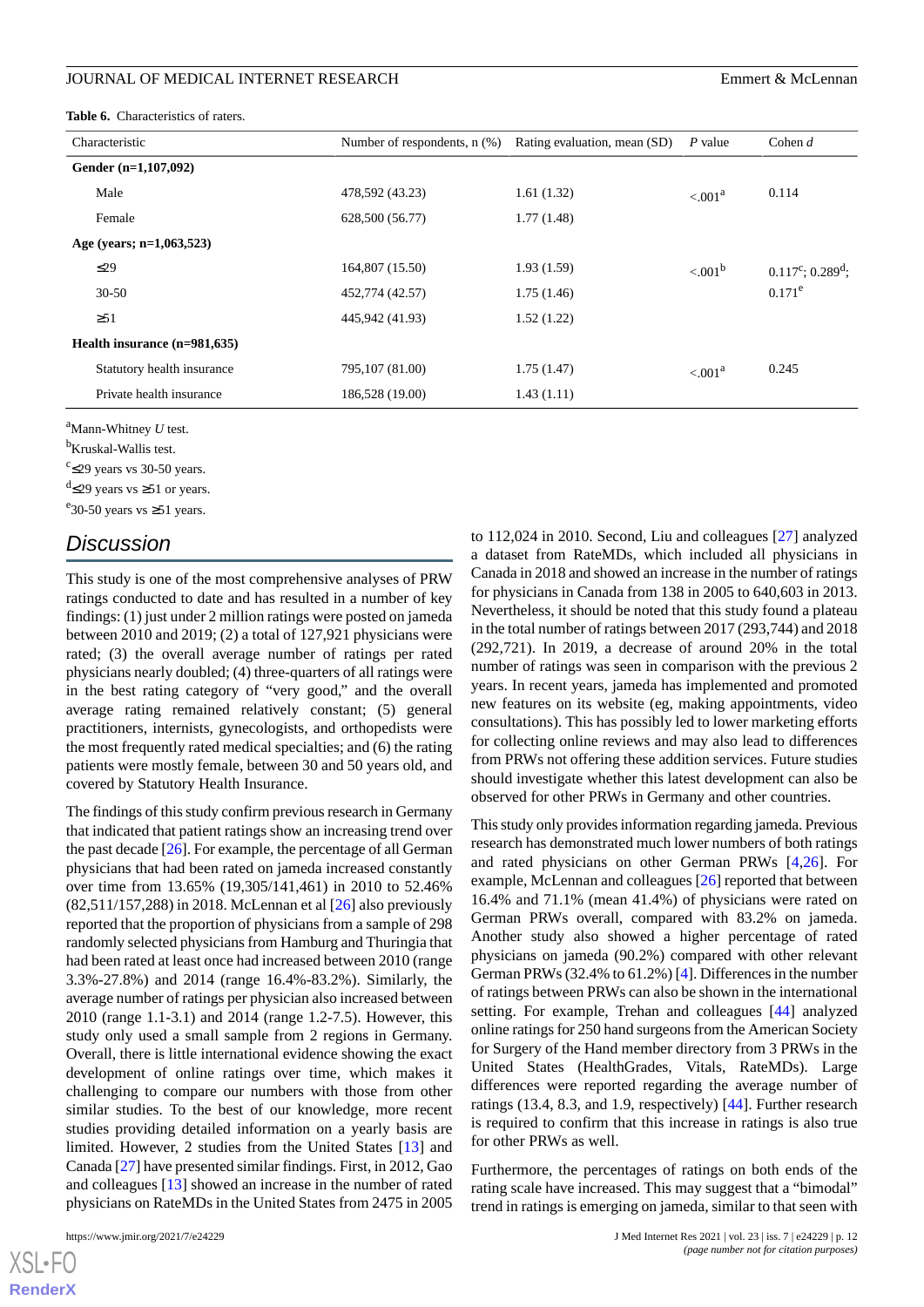### JOURNAL OF MEDICAL INTERNET RESEARCH EMPLOYEER FOR THE SERVICE OF MELL EMPLOYEERS EMPLOYEER

the rating of products on websites like Amazon where "amateur" reviewers usually only leave a review because they either love or hate a product [[45\]](#page-15-5). It would be helpful if future research examines if this trend continues and can be found on other PRWs, particularly as this trend is usually not seen on PRWs [[26\]](#page-14-14), despite qualitative research in Germany finding that a very positive or very negative experience in the health care relationship is a crucial precondition for patients to be willing to rate a physician [\[46](#page-15-6)].

Seven years after the first study on online patient ratings on jameda [[18](#page-14-9)], general practitioners, internists, and gynecologists still receive the highest number of ratings in absolute terms. This does not seem surprising due to the high number of physicians in those medical specialty areas in Germany. Similar to previous research [[18\]](#page-14-9), it could also be shown that urologists, general practitioners, and internists were likely to receive more favorable ratings on jameda. In contrast, ophthalmologists and dermatologists are still likely to receive far less favorable ratings. This is also in line with the comprehensive analysis by Liu and colleagues [\[27](#page-14-15)] from Canada. Previous research findings have also reported that generalists are more likely to have better online ratings than specialists [\[10](#page-13-11),[13\]](#page-13-7). Qualitative research conducted in Germany by McLennan et al [\[46\]](#page-15-6) found that factors concerning the physician-patient relationship to be some of the most important influencing people's willingness to rate their physician on PRWs. It is likely that differences in patients' relationships with physicians in various specialties (eg, duration and frequency of contact and the resulting level of trust) is a key factor for this heterogeneity.

The analysis of such a large number of ratings has also provided a more detailed picture of the association between the number of ratings a physician has and their overall evaluation. Although physicians with only 1 rating tended to have very good ratings (81% of all ratings were in the best rating category), this might potentially be explained, at least in part, by "fake ratings" left by physicians themselves or people connected to the physician. Regardless, it certainly calls into question whether results based on a single rating are meaningful at all [[7\]](#page-13-4). Afterwards, more critical rating results were found. In line with previous studies from Germany [\[18](#page-14-9)] and the United States [[37\]](#page-14-17), the total performance range was found for physicians with a lower number of ratings. This possibly represents a more realistic picture of patient feedback because the percentage of ratings in the very best rating category declined constantly, and it is also likely that those physicians are not using PRWs as a marketing measure to collect a very high number or ratings [\[18](#page-14-9)]. However, in contrast to previous research, physicians who received a higher number of ratings were shown to have better ratings. When there were more than 51 ratings, ratings started to improve again, and physicians with more than 100 ratings received by far the most favorable ratings. It is likely that physician with more than 100 ratings are aware of PRWs and are using them as a marketing tool, potentially specifically asking satisfied patients to leave a (positive) rating on a PRW. However, it is possible that these physicians are simply providing outstanding quality of care, leading to the very favorable ratings on PRWs and, subsequently, more patients choosing to use this physician

 $XS$  • FC **[RenderX](http://www.renderx.com/)**

[[18\]](#page-14-9). Future research should examine which assumption is true [[18\]](#page-14-9).

In 2019, Pike et al [[37](#page-14-17)] reported a U-shaped relationship between the number of ratings and the overall rating from the Healthgrades website. A negative relationship between the number of ratings and the overall rating could be seen until physicians achieved 21 ratings; thereafter, a positive relationship was seen. It should be noted that, in contrast to jameda, a lower score on Healthgrades means a worse rating (1=poor; 5=excellent). Although regression analysis on the jameda data did not find a satisfying fit, the study provides further broad-scale evidence on the relationship between the number of ratings and the overall evaluation as discussed earlier in this manuscript.

#### **Limitations**

The key limitation of this study is that it analyzed online ratings from only a single German PRW, jameda. Although jameda has shown to be the most frequently used German PRW, there are a total of 25 PRWs in Germany [[8\]](#page-13-5), and it is unclear how generalizable the results are to other German PRWs or to other countries. In Germany, it would be particularly helpful for future longitudinal research to examine trends in ratings on PRWs run by public health insurers, as previous research has indicated that these PRWs have been able to quickly establish themselves as some of the most used German PRWs alongside jameda [\[26\]](#page-14-14). Another limitation of the study is that it only analyzed publicly available ratings; it is not known how many additional ratings jameda received but did not publish or what efforts jameda made to check whether published ratings are genuine and not fake. Indeed, jameda has often been criticized with regards to the number of fake reviews and its business model that offers physicians paid premium profiles. Recent research has raised concerns that online patient feedback is being inappropriately manipulated by many PRWs and that business models that make PRWs reliant on paying physicians may create financial incentives to suppress negative feedback [\[47](#page-15-7)]. Although further work is needed on criteria for determining which feedback is published [[47\]](#page-15-7), it is also important to have a comprehensive understanding of the ratings that are being viewed by the public on PRWs.

#### **Conclusion**

In conclusion, it can be stated that online ratings have been increasing tremendously over the past decade and seem to have become an essential element for patients to leave feedback on the care they receive. More than half of all physicians have been rated online on jameda each year in Germany since 2016. Indeed, with patients increasingly using the internet in relation to their health care [\[48](#page-15-8)], it is likely that online patient feedback will become even more important in the future. With online patient feedback mostly positive, physicians do not have to fear online ratings in general; the commonly expressed concerns regarding PRWs being used for "doctorbashing" or defamation [[31\]](#page-14-1) or as "platforms for denunciation" [[32\]](#page-14-2) have not proven true. Furthermore, less favorable patient ratings often address important elements of a patient-oriented health care system [\[1](#page-13-0)] and can help organizations and professionals identify areas that need to be improved [\[21](#page-14-10)].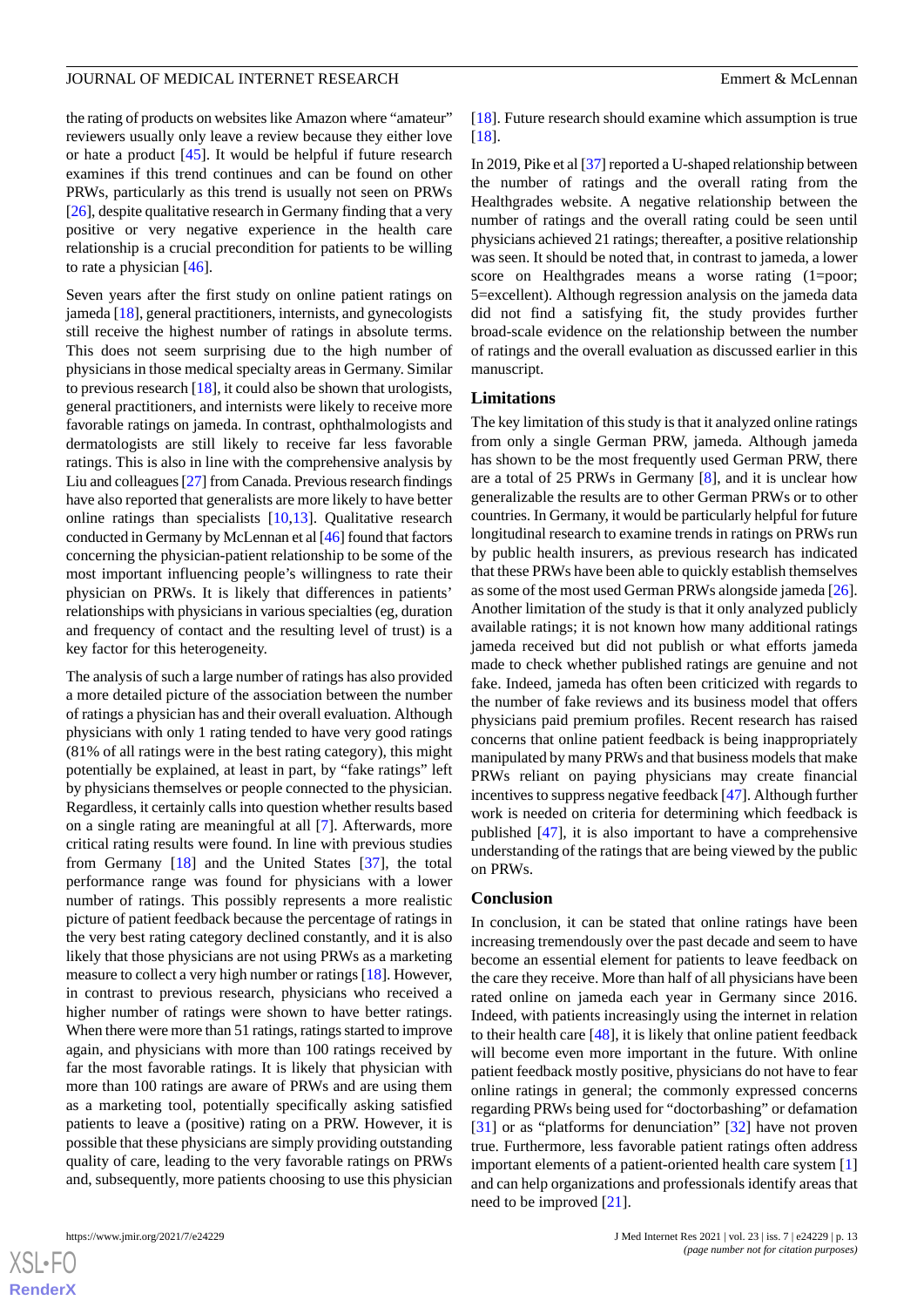### **Acknowledgments**

This publication was funded by the German Research Foundation (DFG) and the University of Bayreuth through the funding program Open Access Publishing.

The authors would like to thank Ms Elke Ruppert and the management from jameda for the provision of the data.

### **Conflicts of Interest**

<span id="page-13-9"></span>None declared.

# **Multimedia Appendix 1**

<span id="page-13-10"></span>The number and percentage of rated physicians in Germany. [[PNG File , 127 KB-Multimedia Appendix 1](https://jmir.org/api/download?alt_name=jmir_v23i7e24229_app1.png&filename=e9cfdd89660cc1abe2daa0dd8fe5aad4.png)]

### **Multimedia Appendix 2**

Number and distribution of ratings according to the medical specialty (2018). [[DOCX File , 37 KB](https://jmir.org/api/download?alt_name=jmir_v23i7e24229_app2.docx&filename=c4c8bb5453a32782958753ede7576342.docx)-[Multimedia Appendix 2\]](https://jmir.org/api/download?alt_name=jmir_v23i7e24229_app2.docx&filename=c4c8bb5453a32782958753ede7576342.docx)

### <span id="page-13-0"></span>**References**

- <span id="page-13-1"></span>1. Powell J, Atherton H, Williams V, Mazanderani F, Dudhwala F, Woolgar S, et al. Using online patient feedback to improve NHS services: the INQUIRE multimethod study. Health Serv Deliv Res 2019 Oct;7(38):1-150. [doi: [10.3310/hsdr07380\]](http://dx.doi.org/10.3310/hsdr07380) [Medline: [31693328](http://www.ncbi.nlm.nih.gov/entrez/query.fcgi?cmd=Retrieve&db=PubMed&list_uids=31693328&dopt=Abstract)]
- <span id="page-13-2"></span>2. Faber M, Bosch M, Wollersheim H, Leatherman S, Grol R. Public reporting in health care: how do consumers use quality-of-care information? A systematic review. Med Care 2009 Jan;47(1):1-8. [doi: [10.1097/MLR.0b013e3181808bb5](http://dx.doi.org/10.1097/MLR.0b013e3181808bb5)] [Medline: [19106724](http://www.ncbi.nlm.nih.gov/entrez/query.fcgi?cmd=Retrieve&db=PubMed&list_uids=19106724&dopt=Abstract)]
- <span id="page-13-3"></span>3. Picker Institute. Using Patient Feedback. National Health Service (NHS) UK. 2009. URL: [http://www.nhssurveys.org/](http://www.nhssurveys.org/Filestore/documents/QIFull.pdf) [Filestore/documents/QIFull.pdf](http://www.nhssurveys.org/Filestore/documents/QIFull.pdf) [accessed 2021-07-19]
- 4. Emmert M, Meszmer N. [A Decade of Online Physician-Rating Websites in Germany: an Assessment of the Current Level of Development]. Gesundheitswesen 2018 Oct;80(10):851-858 [\[FREE Full text\]](https://doi.org/10.1055/s-0043-114002) [doi: [10.1055/s-0043-114002\]](http://dx.doi.org/10.1055/s-0043-114002) [Medline: [28759920](http://www.ncbi.nlm.nih.gov/entrez/query.fcgi?cmd=Retrieve&db=PubMed&list_uids=28759920&dopt=Abstract)]
- <span id="page-13-4"></span>5. Emmert M, Schlesinger M. Patients' Awareness, Usage and Impact of Hospital Report Cards in the US. Patient 2017 Dec;10(6):729-738 [\[FREE Full text](https://doi.org/10.1007/s40271-017-0243-y)] [doi: [10.1007/s40271-017-0243-y\]](http://dx.doi.org/10.1007/s40271-017-0243-y) [Medline: [28447273\]](http://www.ncbi.nlm.nih.gov/entrez/query.fcgi?cmd=Retrieve&db=PubMed&list_uids=28447273&dopt=Abstract)
- <span id="page-13-5"></span>6. Emmert M, Becker S, Meszmer N, Sander U. [Are Facebook Ratings Associated with Hospital Quality and Patient Satisfaction? A Cross-Sectional Analysis of Obstetrics Care in German Hospitals]. Gesundheitswesen 2020 Jun;82(6):541-547 [[FREE Full text](https://doi.org/10.1055/a-0774-7874)] [doi: [10.1055/a-0774-7874\]](http://dx.doi.org/10.1055/a-0774-7874) [Medline: [30477038\]](http://www.ncbi.nlm.nih.gov/entrez/query.fcgi?cmd=Retrieve&db=PubMed&list_uids=30477038&dopt=Abstract)
- <span id="page-13-6"></span>7. Emmert M, Sander U, Pisch F. Eight questions about physician-rating websites: a systematic review. J Med Internet Res 2013 Feb 01;15(2):e24 [\[FREE Full text](https://www.jmir.org/2013/2/e24/)] [doi: [10.2196/jmir.2360\]](http://dx.doi.org/10.2196/jmir.2360) [Medline: [23372115](http://www.ncbi.nlm.nih.gov/entrez/query.fcgi?cmd=Retrieve&db=PubMed&list_uids=23372115&dopt=Abstract)]
- <span id="page-13-11"></span>8. Rothenfluh F, Schulz PJ. Content, Quality, and Assessment Tools of Physician-Rating Websites in 12 Countries: Quantitative Analysis. J Med Internet Res 2018 Jun 14;20(6):e212 [\[FREE Full text\]](https://www.jmir.org/2018/6/e212/) [doi: [10.2196/jmir.9105\]](http://dx.doi.org/10.2196/jmir.9105) [Medline: [29903704\]](http://www.ncbi.nlm.nih.gov/entrez/query.fcgi?cmd=Retrieve&db=PubMed&list_uids=29903704&dopt=Abstract)
- 9. Black E, Thompson L, Saliba H, Dawson K, Black NMP. An analysis of healthcare providers' online ratings. Inform Prim Care 2009 Dec 01;17(4):249-253 [\[FREE Full text\]](http://hijournal.bcs.org/index.php/jhi/article/view/744) [doi: [10.14236/jhi.v17i4.744\]](http://dx.doi.org/10.14236/jhi.v17i4.744) [Medline: [20359403](http://www.ncbi.nlm.nih.gov/entrez/query.fcgi?cmd=Retrieve&db=PubMed&list_uids=20359403&dopt=Abstract)]
- 10. Lagu T, Hannon NS, Rothberg MB, Lindenauer PK. Patients' evaluations of health care providers in the era of social networking: an analysis of physician-rating websites. J Gen Intern Med 2010 Sep;25(9):942-946 [\[FREE Full text\]](http://europepmc.org/abstract/MED/20464523) [doi: [10.1007/s11606-010-1383-0\]](http://dx.doi.org/10.1007/s11606-010-1383-0) [Medline: [20464523](http://www.ncbi.nlm.nih.gov/entrez/query.fcgi?cmd=Retrieve&db=PubMed&list_uids=20464523&dopt=Abstract)]
- <span id="page-13-7"></span>11. Kadry B, Chu LF, Kadry B, Gammas D, Macario A. Analysis of 4999 online physician ratings indicates that most patients give physicians a favorable rating. J Med Internet Res 2011 Nov 16;13(4):e95 [\[FREE Full text\]](https://www.jmir.org/2011/4/e95/) [doi: [10.2196/jmir.1960\]](http://dx.doi.org/10.2196/jmir.1960) [Medline: [22088924](http://www.ncbi.nlm.nih.gov/entrez/query.fcgi?cmd=Retrieve&db=PubMed&list_uids=22088924&dopt=Abstract)]
- <span id="page-13-8"></span>12. López A, Detz A, Ratanawongsa N, Sarkar U. What patients say about their doctors online: a qualitative content analysis. J Gen Intern Med 2012 Jun 4;27(6):685-692 [[FREE Full text\]](http://europepmc.org/abstract/MED/22215270) [doi: [10.1007/s11606-011-1958-4](http://dx.doi.org/10.1007/s11606-011-1958-4)] [Medline: [22215270](http://www.ncbi.nlm.nih.gov/entrez/query.fcgi?cmd=Retrieve&db=PubMed&list_uids=22215270&dopt=Abstract)]
- 13. Gao GG, McCullough JS, Agarwal R, Jha AK. A changing landscape of physician quality reporting: analysis of patients' online ratings of their physicians over a 5-year period. J Med Internet Res 2012 Feb 24;14(1):e38 [\[FREE Full text\]](https://www.jmir.org/2012/1/e38/) [doi: [10.2196/jmir.2003](http://dx.doi.org/10.2196/jmir.2003)] [Medline: [22366336](http://www.ncbi.nlm.nih.gov/entrez/query.fcgi?cmd=Retrieve&db=PubMed&list_uids=22366336&dopt=Abstract)]
- 14. Strech D, Reimann S. [German language physician rating sites]. Gesundheitswesen 2012 Aug;74(8-9):e61-e67 [\[FREE Full](https://doi.org/10.1055/s-0031-1297254) [text](https://doi.org/10.1055/s-0031-1297254)] [doi: [10.1055/s-0031-1297254](http://dx.doi.org/10.1055/s-0031-1297254)] [Medline: [22189671](http://www.ncbi.nlm.nih.gov/entrez/query.fcgi?cmd=Retrieve&db=PubMed&list_uids=22189671&dopt=Abstract)]
- 15. Greaves F, Pape UJ, Lee H, Smith DM, Darzi A, Majeed A, et al. Patients' ratings of family physician practices on the internet: usage and associations with conventional measures of quality in the English National Health Service. J Med Internet Res 2012 Oct 17;14(5):e146 [[FREE Full text](https://www.jmir.org/2012/5/e146/)] [doi: [10.2196/jmir.2280\]](http://dx.doi.org/10.2196/jmir.2280) [Medline: [23076301](http://www.ncbi.nlm.nih.gov/entrez/query.fcgi?cmd=Retrieve&db=PubMed&list_uids=23076301&dopt=Abstract)]

[XSL](http://www.w3.org/Style/XSL)•FO **[RenderX](http://www.renderx.com/)**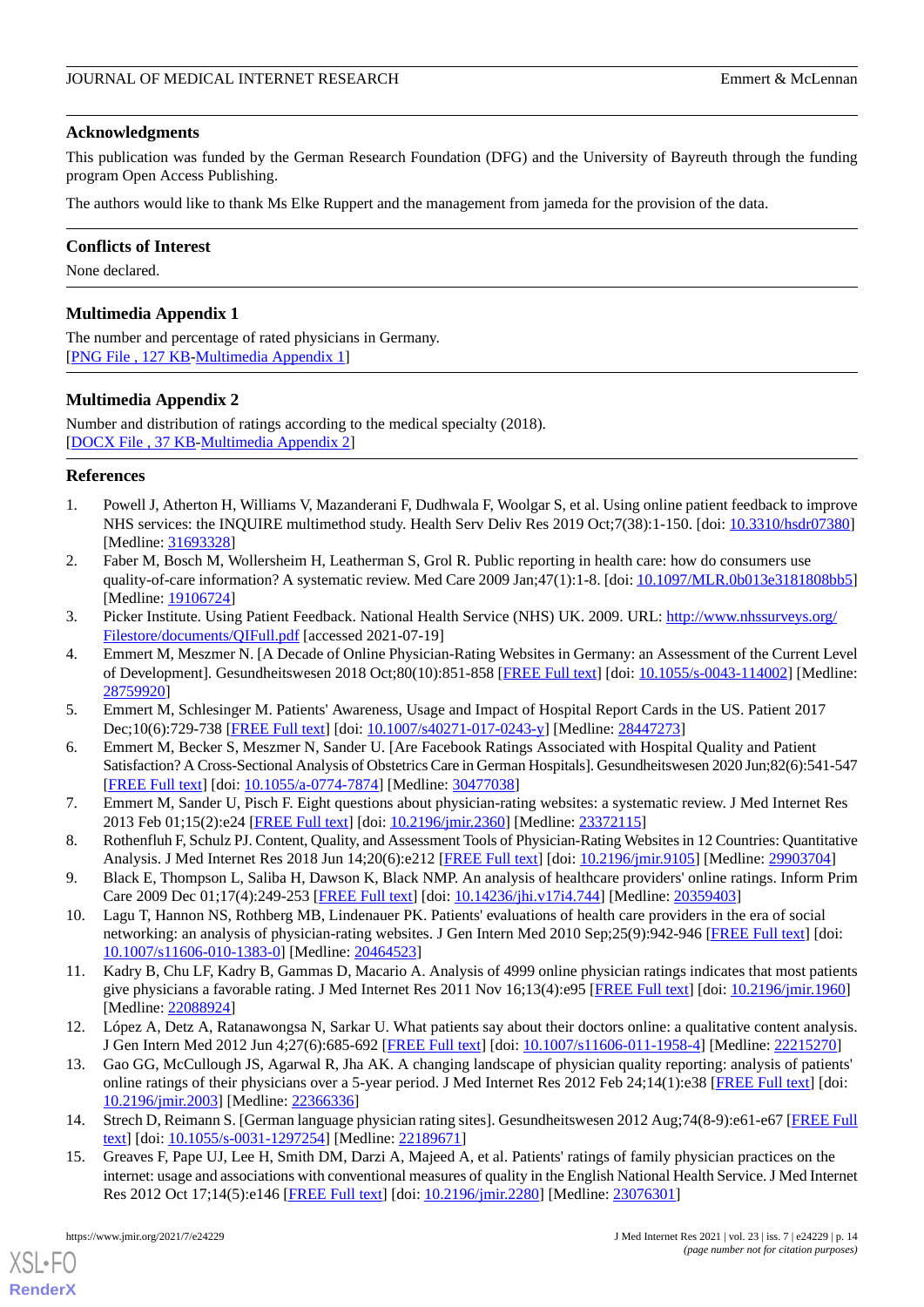## JOURNAL OF MEDICAL INTERNET RESEARCH EMPLOYEER FOR THE SERVICE OF MELL AND LETTER OF MELL AND LETTER SERVICE OF THE SERVICE OF THE SERVICE OF THE SERVICE OF THE SERVICE OF THE SERVICE OF THE SERVICE OF THE SERVICE OF THE S

- 16. Lagu T, Goff SL, Hannon NS, Shatz A, Lindenauer PK. A Mixed-Methods Analysis of Patient Reviews of Hospital Care in England: Implications for Public Reporting of Health Care Quality Data in the United States. The Joint Commission Journal on Quality and Patient Safety 2013 Jan;39(1):7-AP4. [doi: [10.1016/s1553-7250\(13\)39003-5\]](http://dx.doi.org/10.1016/s1553-7250(13)39003-5)
- <span id="page-14-7"></span>17. Emmert M, Meier F, Pisch F, Sander U. Physician choice making and characteristics associated with using physician-rating websites: cross-sectional study. J Med Internet Res 2013 Aug 28;15(8):e187 [\[FREE Full text\]](https://www.jmir.org/2013/8/e187/) [doi: [10.2196/jmir.2702\]](http://dx.doi.org/10.2196/jmir.2702) [Medline: [23985220](http://www.ncbi.nlm.nih.gov/entrez/query.fcgi?cmd=Retrieve&db=PubMed&list_uids=23985220&dopt=Abstract)]
- <span id="page-14-9"></span>18. Emmert M, Meier F. An analysis of online evaluations on a physician rating website: evidence from a German public reporting instrument. J Med Internet Res 2013 Aug 06;15(8):e157 [\[FREE Full text\]](https://www.jmir.org/2013/8/e157/) [doi: [10.2196/jmir.2655](http://dx.doi.org/10.2196/jmir.2655)] [Medline: [23919987](http://www.ncbi.nlm.nih.gov/entrez/query.fcgi?cmd=Retrieve&db=PubMed&list_uids=23919987&dopt=Abstract)]
- 19. Ellimoottil C, Hart A, Greco K, Quek ML, Farooq A. Online reviews of 500 urologists. J Urol 2013 Jun;189(6):2269-2273 [[FREE Full text](https://doi.org/10.1016/j.juro.2012.12.013)] [doi: [10.1016/j.juro.2012.12.013\]](http://dx.doi.org/10.1016/j.juro.2012.12.013) [Medline: [23228385](http://www.ncbi.nlm.nih.gov/entrez/query.fcgi?cmd=Retrieve&db=PubMed&list_uids=23228385&dopt=Abstract)]
- <span id="page-14-10"></span>20. Emmert M, Gerstner B, Sander U, Wambach V. Eine Bestandsaufnahme von Bewertungen auf Arztbewertungsportalen am Beispiel des Nürnberger Gesundheitsnetzes Qualität und Effizienz (QuE). Gesundh ökon Qual manag 2013 Jul 9;19(04):161-167. [doi: [10.1055/s-0033-1335899](http://dx.doi.org/10.1055/s-0033-1335899)]
- <span id="page-14-11"></span>21. Emmert M, Meier F, Heider AK, Dürr C, Sander U. What do patients say about their physicians? an analysis of 3000 narrative comments posted on a German physician rating website. Health Policy 2014 Oct;118(1):66-73 [\[FREE Full text](https://doi.org/10.1016/j.healthpol.2014.04.015)] [doi: [10.1016/j.healthpol.2014.04.015](http://dx.doi.org/10.1016/j.healthpol.2014.04.015)] [Medline: [24836021\]](http://www.ncbi.nlm.nih.gov/entrez/query.fcgi?cmd=Retrieve&db=PubMed&list_uids=24836021&dopt=Abstract)
- <span id="page-14-12"></span>22. Sobin L, Goyal P. Trends of online ratings of otolaryngologists: what do your patients really think of you? JAMA Otolaryngol Head Neck Surg 2014 Jul;140(7):635-638 [\[FREE Full text\]](https://doi.org/10.1001/jamaoto.2014.818) [doi: [10.1001/jamaoto.2014.818\]](http://dx.doi.org/10.1001/jamaoto.2014.818) [Medline: [24876073](http://www.ncbi.nlm.nih.gov/entrez/query.fcgi?cmd=Retrieve&db=PubMed&list_uids=24876073&dopt=Abstract)]
- <span id="page-14-16"></span>23. Emmert M, Halling F, Meier F. Evaluations of dentists on a German physician rating Website: an analysis of the ratings. J Med Internet Res 2015 Jan 12;17(1):e15 [[FREE Full text](https://www.jmir.org/2015/1/e15/)] [doi: [10.2196/jmir.3830](http://dx.doi.org/10.2196/jmir.3830)] [Medline: [25582914\]](http://www.ncbi.nlm.nih.gov/entrez/query.fcgi?cmd=Retrieve&db=PubMed&list_uids=25582914&dopt=Abstract)
- 24. Emmert M, Sauter L, Jablonski L, Sander U, Taheri-Zadeh F. Do Physicians Respond to Web-Based Patient Ratings? An Analysis of Physicians' Responses to More Than One Million Web-Based Ratings Over a Six-Year Period. J Med Internet Res 2017 Jul 26;19(7):e275 [\[FREE Full text\]](https://www.jmir.org/2017/7/e275/) [doi: [10.2196/jmir.7538\]](http://dx.doi.org/10.2196/jmir.7538) [Medline: [28747292](http://www.ncbi.nlm.nih.gov/entrez/query.fcgi?cmd=Retrieve&db=PubMed&list_uids=28747292&dopt=Abstract)]
- <span id="page-14-14"></span>25. Murphy GP, Awad MA, Osterberg EC, Gaither TW, Chumnarnsongkhroh T, Washington SL, et al. Web-Based Physician Ratings for California Physicians on Probation. J Med Internet Res 2017 Aug 22;19(8):e254 [\[FREE Full text\]](https://www.jmir.org/2017/8/e254/) [doi: [10.2196/jmir.7488](http://dx.doi.org/10.2196/jmir.7488)] [Medline: [28830852](http://www.ncbi.nlm.nih.gov/entrez/query.fcgi?cmd=Retrieve&db=PubMed&list_uids=28830852&dopt=Abstract)]
- <span id="page-14-15"></span>26. McLennan S, Strech D, Reimann S. Developments in the Frequency of Ratings and Evaluation Tendencies: A Review of German Physician Rating Websites. J Med Internet Res 2017 Aug 25;19(8):e299 [[FREE Full text](https://www.jmir.org/2017/8/e299/)] [doi: [10.2196/jmir.6599](http://dx.doi.org/10.2196/jmir.6599)] [Medline: [28842391](http://www.ncbi.nlm.nih.gov/entrez/query.fcgi?cmd=Retrieve&db=PubMed&list_uids=28842391&dopt=Abstract)]
- <span id="page-14-4"></span><span id="page-14-3"></span>27. Liu JJ, Matelski JJ, Bell CM. Scope, Breadth, and Differences in Online Physician Ratings Related to Geography, Specialty, and Year: Observational Retrospective Study. J Med Internet Res 2018 Mar 07;20(3):e76 [[FREE Full text](https://www.jmir.org/2018/3/e76/)] [doi: [10.2196/jmir.7475](http://dx.doi.org/10.2196/jmir.7475)] [Medline: [29514775](http://www.ncbi.nlm.nih.gov/entrez/query.fcgi?cmd=Retrieve&db=PubMed&list_uids=29514775&dopt=Abstract)]
- <span id="page-14-1"></span><span id="page-14-0"></span>28. McLennan S. Quantitative Ratings and Narrative Comments on Swiss Physician Rating Websites: Frequency Analysis. J Med Internet Res 2019 Jul 26;21(7):e13816 [[FREE Full text](https://www.jmir.org/2019/7/e13816/)] [doi: [10.2196/13816\]](http://dx.doi.org/10.2196/13816) [Medline: [31350838](http://www.ncbi.nlm.nih.gov/entrez/query.fcgi?cmd=Retrieve&db=PubMed&list_uids=31350838&dopt=Abstract)]
- 29. McLennan S. The Content and Nature of Narrative Comments on Swiss Physician Rating Websites: Analysis of 849 Comments. J Med Internet Res 2019 Sep 30;21(9):e14336 [[FREE Full text](https://www.jmir.org/2019/9/e14336/)] [doi: [10.2196/14336\]](http://dx.doi.org/10.2196/14336) [Medline: [31573918](http://www.ncbi.nlm.nih.gov/entrez/query.fcgi?cmd=Retrieve&db=PubMed&list_uids=31573918&dopt=Abstract)]
- <span id="page-14-2"></span>30. Emmert M, Sander U, Kolb B, Meszmer N. Arztbewertungsportale: Die Kritik der Ärzte. Dtsch Arztebl 2017;114(15):731.
- <span id="page-14-5"></span>31. Carvel J. Patients to rate and review their GPs on NHS website: Doctors say bulletin board will be 'meaningless popularity contest'. The Guardian. 2008 Dec 29. URL:<https://www.theguardian.com/society/2008/dec/30/doctors-rating-website-nhs> [accessed 2021-07-19]
- 32. Arztbewertungsportale: Massie Kritik am AOK-Arzt-Navigator: BÄK Newsletter 2009-004, 2009. Ärztlicher Kreisverband Ebersberg. 2009 Jun 25. URL:<https://www.aekv-ebersberg.de/aktuelles/105-baek-newsletter-2009-004-vom-25062009> [accessed 2021-07-19]
- <span id="page-14-8"></span><span id="page-14-6"></span>33. Bundesgerichtshof lehnt den Anspruch eines Arztes auf Löschung seiner Daten aus einem Ärztebewertungsportal. Bundesgerichtshof. 2014. URL: [http://juris.bundesgerichtshof.de/cgi-bin/rechtsprechung/document.](http://juris.bundesgerichtshof.de/cgi-bin/rechtsprechung/document.py?Gericht=bgh&Art=en&sid=18e188ccd712bed4e8781314de1c4c63&anz=1&pos=0&nr=68915&linked=pm&Blank=1) [py?Gericht=bgh&Art=en&sid=18e188ccd712bed4e8781314de1c4c63&anz=1&pos=0&nr=68915&linked=pm&Blank=1](http://juris.bundesgerichtshof.de/cgi-bin/rechtsprechung/document.py?Gericht=bgh&Art=en&sid=18e188ccd712bed4e8781314de1c4c63&anz=1&pos=0&nr=68915&linked=pm&Blank=1) [accessed 2021-07-19]
- <span id="page-14-13"></span>34. Ärzte müssen sich anonym im Internet bewerten lassen. Frankfurter Allgemeine. 2014. URL: [https://www.faz.net/aktuell/](https://www.faz.net/aktuell/finanzen/meine-finanzen/geld-ausgeben/nachrichten/aerzteportale-jameda-urteil-az-bgh-vi-zr-358-13-13169241.html) [finanzen/meine-finanzen/geld-ausgeben/nachrichten/aerzteportale-jameda-urteil-az-bgh-vi-zr-358-13-13169241.html](https://www.faz.net/aktuell/finanzen/meine-finanzen/geld-ausgeben/nachrichten/aerzteportale-jameda-urteil-az-bgh-vi-zr-358-13-13169241.html) [accessed 2021-07-19]
- <span id="page-14-17"></span>35. Emmert M, Meszmer N, Sander U. Do Health Care Providers Use Online Patient Ratings to Improve the Quality of Care? Results From an Online-Based Cross-Sectional Study. J Med Internet Res 2016 Sep 19;18(9):e254 [\[FREE Full text\]](https://www.jmir.org/2016/9/e254/) [doi: [10.2196/jmir.5889](http://dx.doi.org/10.2196/jmir.5889)] [Medline: [27644135](http://www.ncbi.nlm.nih.gov/entrez/query.fcgi?cmd=Retrieve&db=PubMed&list_uids=27644135&dopt=Abstract)]
- 36. Meszmer N, Jaegers L, Schöffski O, Emmert M. [Do online ratings reflect structural differences in healthcare? The example of German physician-rating websites]. Z Evid Fortbild Qual Gesundhwes 2018 Apr;131-132:73-80 [[FREE Full text](https://doi.org/10.1016/j.zefq.2017.11.007)] [doi: [10.1016/j.zefq.2017.11.007\]](http://dx.doi.org/10.1016/j.zefq.2017.11.007) [Medline: [29331281\]](http://www.ncbi.nlm.nih.gov/entrez/query.fcgi?cmd=Retrieve&db=PubMed&list_uids=29331281&dopt=Abstract)
- 37. Pike CW, Zillioux J, Rapp D. Online Ratings of Urologists: Comprehensive Analysis. J Med Internet Res 2019 Jul 02;21(7):e12436 [\[FREE Full text](https://www.jmir.org/2019/7/e12436/)] [doi: [10.2196/12436\]](http://dx.doi.org/10.2196/12436) [Medline: [31267982\]](http://www.ncbi.nlm.nih.gov/entrez/query.fcgi?cmd=Retrieve&db=PubMed&list_uids=31267982&dopt=Abstract)

[XSL](http://www.w3.org/Style/XSL)•FO **[RenderX](http://www.renderx.com/)**